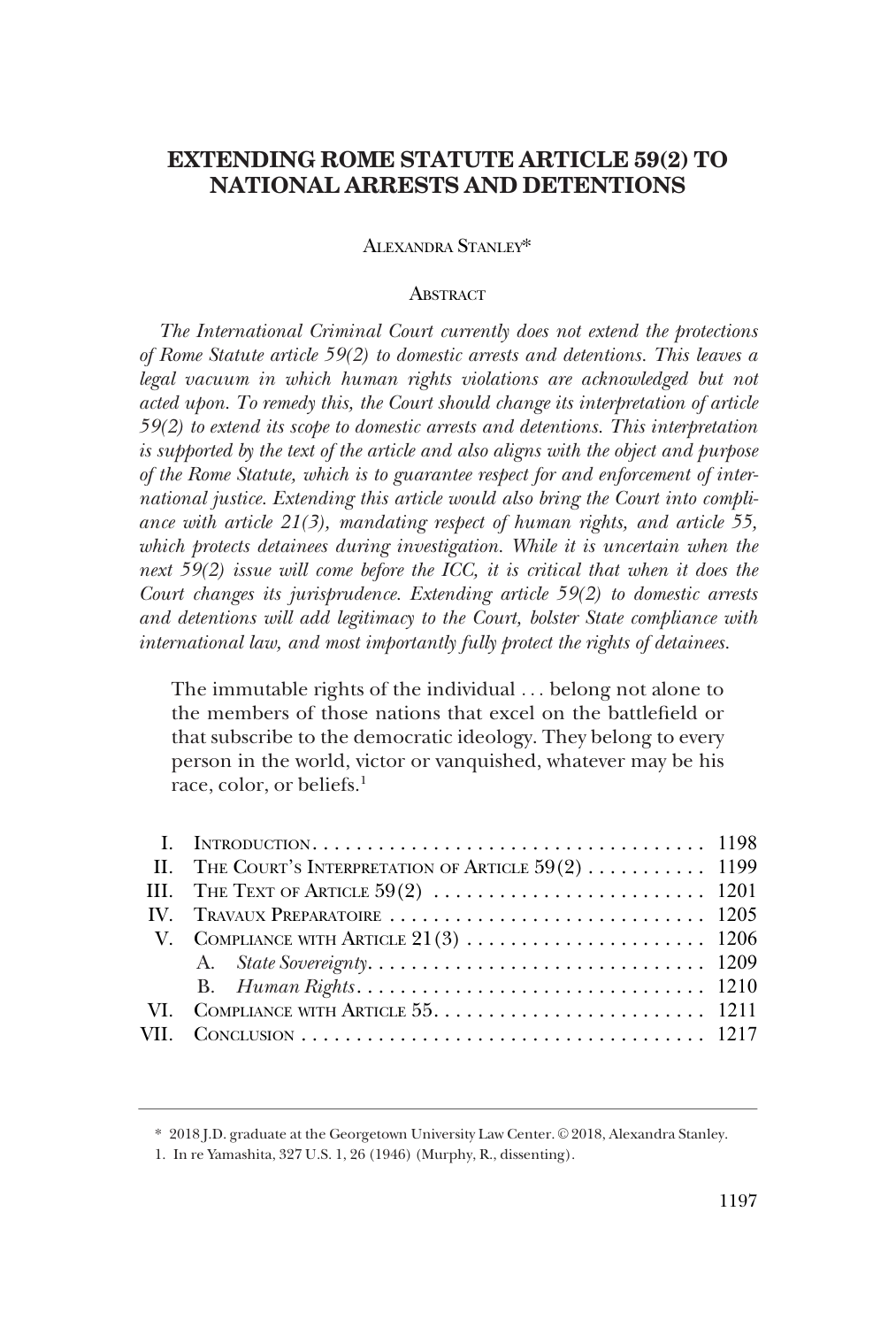### I. INTRODUCTION

<span id="page-1-0"></span>Twelve years ago in February 2005, Thomas Lubanga and Floribert Njabu were arrested by Congolese authorities and charged with genocide, war crimes, and crimes against humanity.<sup>2</sup> Floribert Njabu was President of the Front des Nationalistes Intégrationnistes (FNI), a militia group that traffics in arms and has committed numerous human rights abuses.<sup>3</sup> Although the International Criminal Court (the Court, the ICC) tried and convicted Lubanga of enlisting and conscripting children as soldiers in  $2012<sup>4</sup>$ , the ICC has not issued a warrant for Njabu's arrest, and he remains under national arrest at a house in the Democratic Republic of Congo (DRC).<sup>5</sup>

After having been detained for over twelve years as a result of a weak national justice system,<sup>6</sup> Njabu's detention is a violation of the right to be tried without undue delay guaranteed by the African Charter on Human and Peoples' Rights (ACHPR) Article 7 and the International Covenant on Civil and Political Rights (ICCPR) Article  $14(3)(c)$ .<sup>7</sup> As Njabu is one of the leaders of the FNI, it is possible that the ICC will issue a formal warrant for his arrest, and he would have a chance to remedy this human rights violation.<sup>8</sup> In previous cases, the Court has looked to Article 59(2) of the Rome Statute and determined that arrests and detentions done without a warrant from the ICC are outside the scope of its review.<sup>9</sup> The Court is likely to follow its precedent and

*DR Congo: ICC Arrest First Step to Justice*, HUM. RTS. WATCH (Mar. 17, 2006, 7:00 PM), [https://](https://www.hrw.org/news/2006/03/17/dr-congo-icc-arrest-first-step-justice) 2. [www.hrw.org/news/2006/03/17/dr-congo-icc-arrest-first-step-justice](https://www.hrw.org/news/2006/03/17/dr-congo-icc-arrest-first-step-justice).

<sup>3.</sup> The Democratic Republic of Congo Sanctions Committee, *Narrative Summaries of Reasons for Listing Floribert Ngabu Njabu*, U. N. SCOR (Oct. 29, 2014), [hereinafter DRC Sanctions Committee] [https://www.un.org/sc/suborg/en/sanctions/1533/materials/summaries/individual/floribert](https://www.un.org/sc/suborg/en/sanctions/1533/materials/summaries/individual/floribert-ngabu-njabu)[ngabu-njabu](https://www.un.org/sc/suborg/en/sanctions/1533/materials/summaries/individual/floribert-ngabu-njabu).

Prosecutor v. Dyilo, ICC-01/04-01/06, Judgment, ¶1358 (Mar. 14, 2012), [https://www.icc-](https://www.icc-cpi.int/CourtRecords/CR2012_03942.PDF)4. [cpi.int/CourtRecords/CR2012\\_03942.PDF.](https://www.icc-cpi.int/CourtRecords/CR2012_03942.PDF)

<sup>5.</sup> DRC Sanctions Committee, *supra* note 3.

*See The Democratic Republic of Congo Background: Ongoing Carnage*, INT'L CTR. FOR 6. TRANSITIONAL JUST., [https://www.ictj.org/our-work/regions-and-countries/democratic-republic](https://www.ictj.org/our-work/regions-and-countries/democratic-republic-congo-drc)[congo-drc](https://www.ictj.org/our-work/regions-and-countries/democratic-republic-congo-drc) (last visited Apr. 17, 2018).

<sup>7.</sup> African Charter of Human and Peoples' Rights art. 7, entered into force Oct. 21, 1986, OAU Doc. CAB/LEG/67/3 rev. 5 [hereinafter ACHPR]; International Covenant on Civil and Political Rights art. 14(3)(c), Dec. 19, 1966, 999 U.N.T.S. 171.

*ICC/DRC: Second War Crimes Suspect to Face Justice in The Hague*, HUM. RTS. WATCH (Oct. 18, 8. 2007), [https://www.hrw.org/news/2007/10/18/icc/drc-second-war-crimes-suspect-face-justice](https://www.hrw.org/news/2007/10/18/icc/drc-second-war-crimes-suspect-face-justice-hague)[hague.](https://www.hrw.org/news/2007/10/18/icc/drc-second-war-crimes-suspect-face-justice-hague)

<sup>9. &</sup>quot;A person arrested shall be brought promptly before the competent judicial authority in the custodial State which shall determine, in accordance with the law of that State, that: (a) The warrant applies to that person; (b) The person has been arrested in accordance with the proper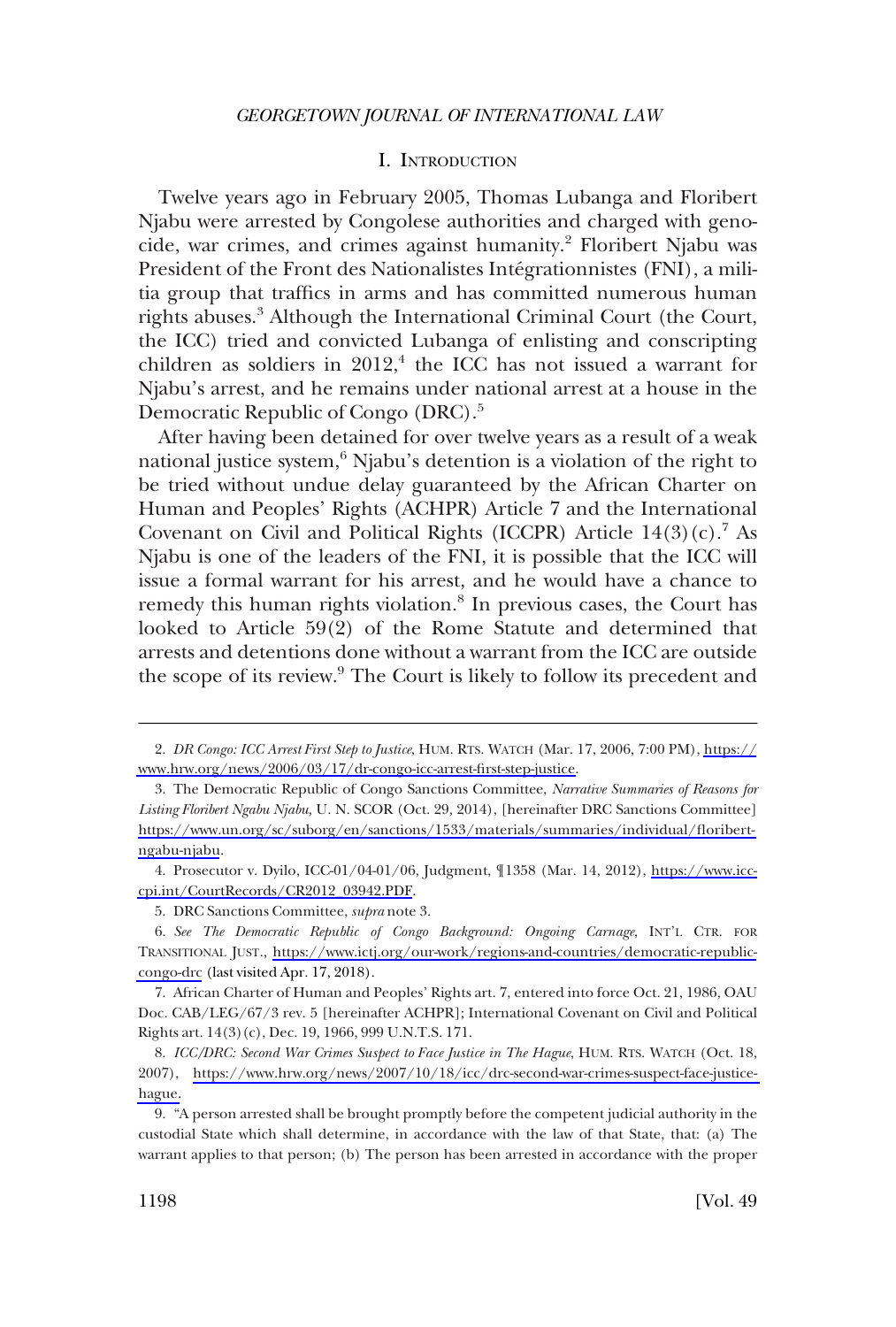<span id="page-2-0"></span>decline to examine Njabu's national arrest or detention. However, it could reverse course and review Njabu's national arrest and detention because it is not bound by precedent.<sup>10</sup>

This Note will examine whether the protections of Article 59(2) should be extended to domestic arrests and detentions. First, I will outline the parameters of Article 59(2) and the Court's current interpretation of it. Second, I will analyze the text of the Article by examining the plain meaning of the text, the object and purpose of the Rome Statute, and the Statute's *travaux preparatoire*. Third, I will consider how the Court's current interpretation of Article 59(2) fails to comply with Article 21(3) of the Rome Statute, mandating that the Court follow human rights law. Finally, I will consider how the Court's current interpretation ignores the reality of State cooperation with the Court Prosecutor prior to formal arrest, governed by Article 55, creating a legal vacuum. Throughout, I will examine the policy choices inherent in the Court's decision either to continue its current trajectory or start afresh. Ultimately, I conclude that, while there would be some difficulties in changing its interpretation of Article 59(2), the Court should nonetheless change it in order to ensure that the human rights of detainees are respected at all stages of the judicial process.

### II. THE COURT'S INTERPRETATION OF ARTICLE 59(2)

Article 59(2) dictates how the custodial state is to conduct arrest proceedings and judicial review.11 If the Pre-Trial Chamber believes there are "reasonable grounds" to believe that a person committed a crime within the Court's jurisdiction and arrest is necessary, it issues a warrant to the custodial state.12 After arrest, the State is obliged under Article 59(2) to bring the detainee before a state judge to determine that the warrant applies, he has been arrested with "proper process," and his rights were respected, all in accordance with domestic law.<sup>13</sup>

11. Rome Statute, *supra* note 9, art. 59(2).

process; and (c) The person's rights have been respected." Rome Statute of the International Criminal Court, art. 59(2), July 17, 1998, 37 I.L.M. 999, U.N. Doc. A/CONF.183/9 [hereinafter Rome Statute]. *See Prosecutor v. Dyilo*, ICC-01/04-01/06, Judgment on the Appeal of Mr. Thomas Lubanga Dyilo against the Decision on the Defence Challenge to the Jurisdiction of the Court pursuant to article 19(2)(a) of the Statute of 3 October 2006 (Dec. 14, 2006) [hereinafter *Judgment on the Appeal of Lubanga Dyilo*]; Prosecutor v. Katanga, ICC-01/04-01/07, Public redacted version of the "Decision on the Motion of the Defence for Germain Katanga for a Declaration on Unlawful Detention and Stay of Proceedings" of 20 November 2009, ¶ 66 (Dec. 3, 2009).

<sup>10.</sup> CHRISTOPH SAFFERLING, INTERNATIONAL CRIMINAL PROCEDURE 114 (2012).

<sup>12.</sup> *Id*. art. 58(1).

<sup>13.</sup> *Id*. art. 59; ANGELICA SCHLUNCK, COMMENTARY ON THE ROME STATUTE OF THE INTERNATIONAL CRIMINAL COURT: OBSERVERS' NOTES, ARTICLE BY ARTICLE 767 (Otto Triffterer ed., 2d ed. 2008).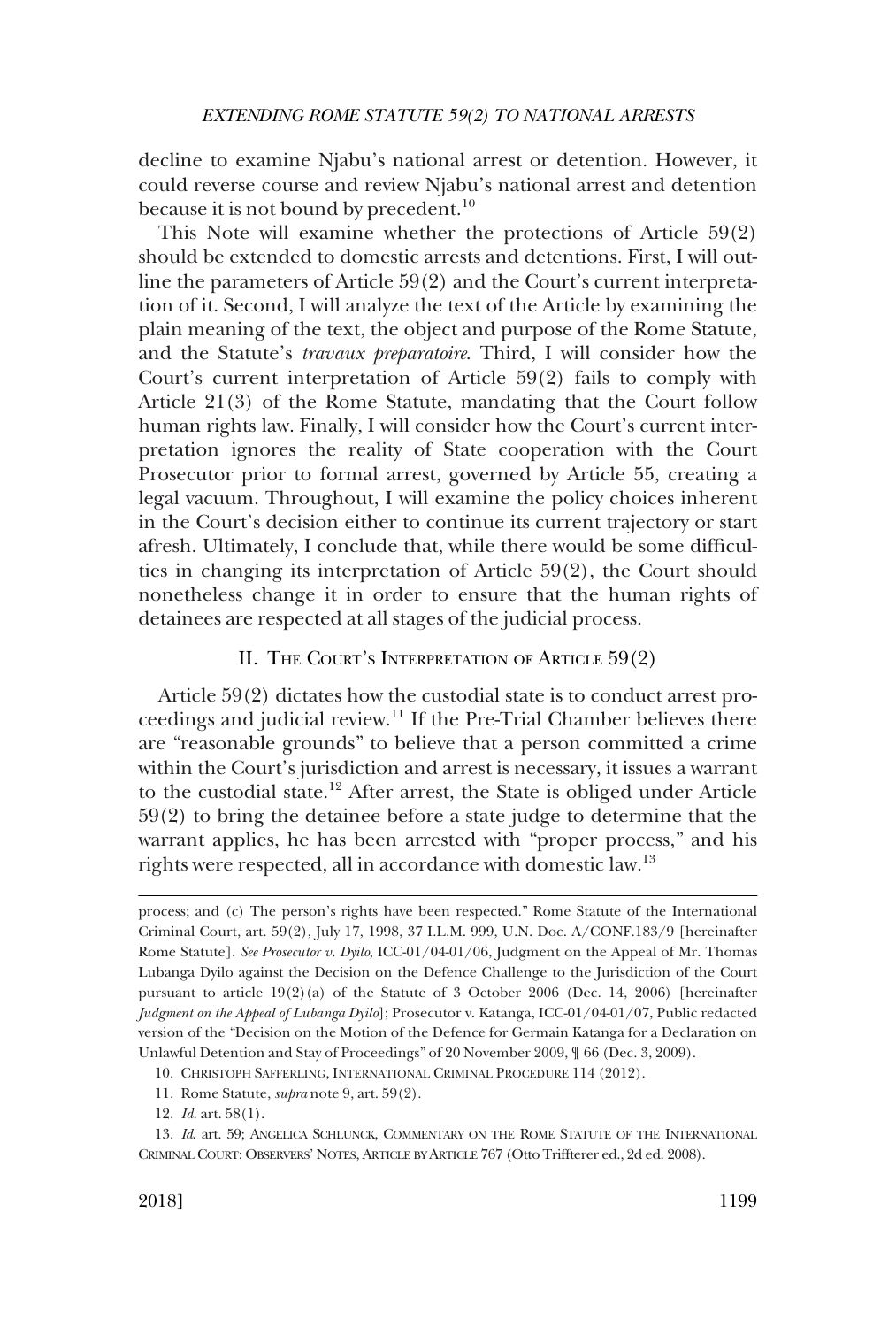While this seems to grant domestic courts unreviewable discretion, the Court maintains some power to review domestic court decisions. The Court has said in prior case law that it "retain[s] a degree of jurisdiction over how the national authorities interpret and apply national law when such an interpretation and application relates to matters which . . . are referred directly back to that national law by the Statute."<sup>14</sup> Because Article  $59(2)$  of the Statute refers to arrest warrants, proper process, and human rights, the Court may review a domestic court's findings on those issues. The Court has exercised this power of review several times but has limited its scope to arrest and detention after issuance of an official arrest warrant rather than fully extending it to State arrests and detentions.<sup>15</sup>

The case of Laurent Gbagbo is paradigmatic of the Court's understanding. Laurent Gbagbo was arrested by rebel forces on April 11,  $2011$ , and placed under house arrest.<sup>16</sup> He was kept in isolation in a three-by-three-meter room that he was never allowed to leave, ultimately losing his ability to walk without assistance.<sup>17</sup> He remained there until November 29, 2011.<sup>18</sup> During these eight months, Ivorian officials never issued an arrest warrant against him, and he was never brought before a judge.<sup>19</sup> He was denied counsel for the first six weeks of detention and met his counsel only four times during the rest of his detention.20

The Pre-Trial Chamber issued an arrest warrant on November 23, 2011, and national officials put Gbagbo in ICC custody on November 30.<sup>21</sup>

<sup>14.</sup> Prosecutor v. Dyilo, ICC-01/04-01/06, Decision on the Defence Challenge to the Jurisdiction of the Court pursuant to article 19(2)(a) of the Statute, 6 (Oct. 3, 2006) [hereinafter *Decision on the Defence Challenge*].

<sup>15.</sup> *See* Prosecutor v. Gbagbo, ICC-02/11-01/11, Decision on the "Corrigendum of the challenge to the jurisdiction of the International Criminal Court on the basis of articles 12(3), 19(2), 21(3), 55 and 59 of the Rome Statute filed by the Defence for President Gbagbo," ¶¶ 101- 02 (Aug. 15, 2012) [hereinafter *Decision on the Corrigendum*]; KAREL DE MEESTER, THE INVESTIGATION PHASE IN INTERNATIONAL CRIMINAL PROCEDURE 720 (2015); CHRISTOPHE PAULUSSEN, MALE CAPTUS BENE DETENTUS: SURRENDERING SUSPECTS TO THE INTERNATIONAL CRIMINAL COURT 928 (2010).

<sup>16.</sup> Prosecutor v. Gbagbo, ICC-02/11-01/11, Corrigendum of the challenge to the jurisdiction of the International Criminal Court on the basis of articles 12(3), 19(2), 21(3), 55 and 59 of the Rome Statute filed by the Defence for President Gbagbo, ¶¶ 8, 12 (May 29, 2012) [hereinafter *Corrigendum of the challenge*].

<sup>17.</sup> *Id*. ¶ 21.

<sup>18.</sup> *Id*. ¶ 10.

<sup>19.</sup> *Id*. ¶ 14.

<sup>20.</sup> Decision on the Corrigendum, *supra* note 15, ¶ 71.

<sup>21.</sup> *Id*. ¶ 6.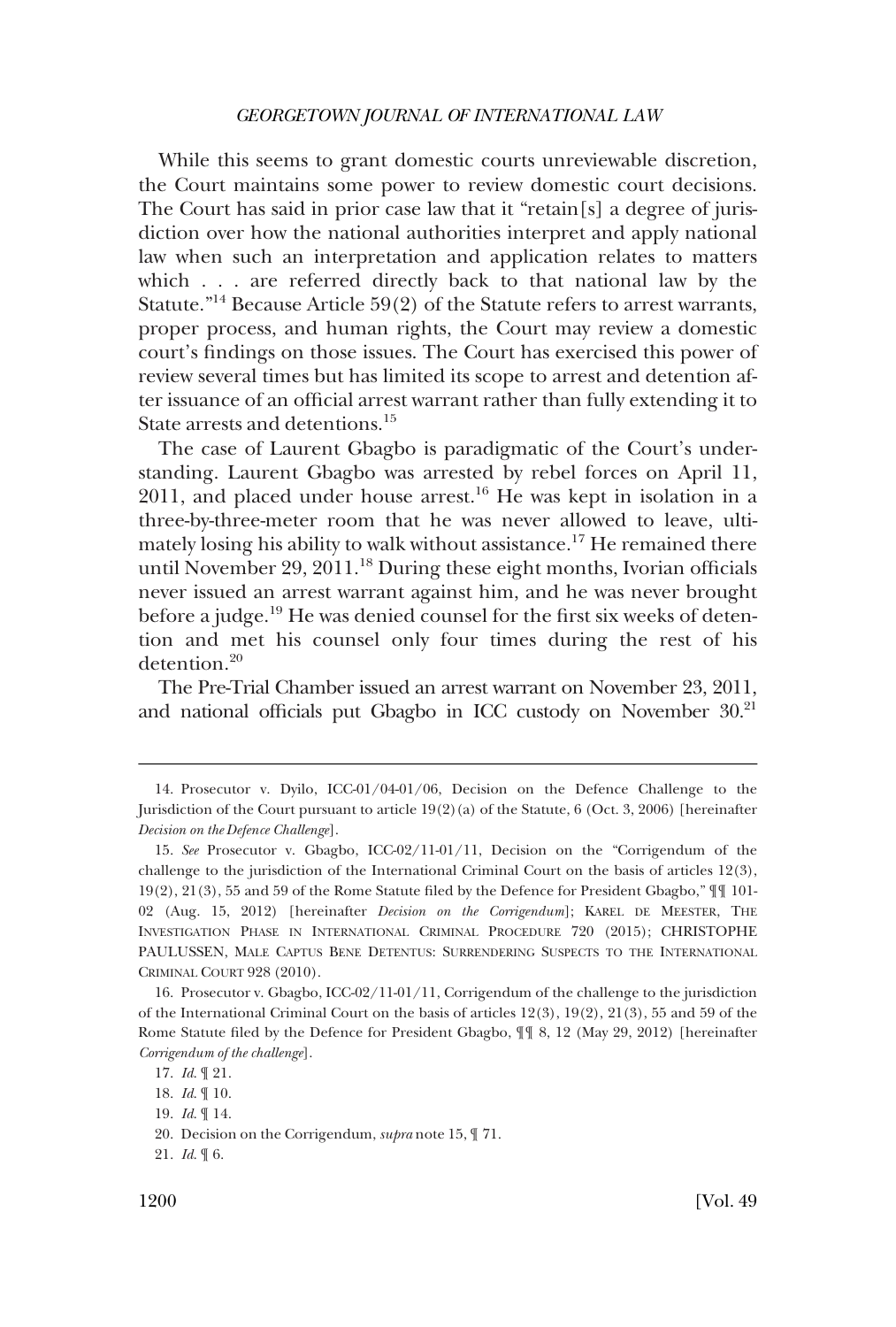<span id="page-4-0"></span>Defense counsel filed a challenge to jurisdiction on the grounds that Gbagbo's national arrest and detention violated Ivorian law<sup>22</sup> and several human rights laws, most notably the ICCPR23 and the Rome Statute.<sup>24</sup> The Chamber determined that Article 59(2) does not apply before issuance of a formal arrest warrant and therefore only looked at the seven days the State held Gbagbo on behalf of the Court before transferring him to the Hague.<sup>25</sup> Within this narrow time frame, the Chamber found that Gbagbo was not deprived of the rights ensured to him by domestic law, so Article  $59(2)$  had not been violated.<sup>26</sup>

The Court's current interpretation preserves state sovereignty and makes the trial process faster because the time frame under consideration for an Article 59(2) claim is generally short. This interpretation, however, has also muddied the Court's reputation for respecting human rights.<sup>27</sup> As shown throughout history, an international criminal court's reputation must be zealously guarded to maintain legitimacy and avoid claims of victor's justice. In addition to reputational concerns, the Court also should change its interpretation of Article 59(2) to better align with the Article's plain meaning.

### III. THE TEXT OF ARTICLE 59(2)

The Court currently reads Article 59(2) narrowly to limit the Court's power of review to arrest and detentions after an official arrest warrant, but the text does not mandate this reading. Article 59(1) requires States to arrest a suspect "immediately" after receiving an arrest warrant from the Court.<sup>28</sup> The Court currently uses Article  $59(1)$ 's description of arrest to define arrest in Article  $59(2).^{29}$  Because Article  $59(1)$ defines arrest to mean arrest upon request of the ICC, $30$  arrest in Article 59(2) should mean the same thing. Therefore, the detainee

<sup>22.</sup> *See* Corrigendum of the challenge, *supra* note 16, ¶¶ 142-57; *id*. ¶¶ 164-77.

<sup>23.</sup> *See* ICCPR, *supra* note 6, art. 9 (guaranteeing the right to liberty and security of the person).

<sup>24.</sup> *See* Rome Statute, *supra* note 9, art. 67 (guaranteeing adequate time and space for preparing the defense and communicating with counsel); *See* Corrigendum of the challenge, *supra* note 16, ¶¶ 228-34.

<sup>25.</sup> Corrigendum of the Challenge*, supra* note 16, ¶¶ 101-02.

<sup>26.</sup> *Id*. ¶ 106.

<sup>27.</sup> See Patrick Costello, *International Criminal Court 'Crumbling' as Defections Put Legitimacy*, *Viability in Doubt*, WASH. TIMES (Dec. 27, 2016), [https://www.washingtontimes.com/news/2016/](https://www.washingtontimes.com/news/2016/dec/27/international-criminal-court-crumbling-as-defectio/)  ${\rm dec}/27/{\rm intermational-criminal-court-crumbling-as-defectio/}.$ 

<sup>28.</sup> Rome Statute, *supra* note 9, art. 59(1).

<sup>29.</sup> *See* Decision on the Corrigendum, *supra* note 15, ¶ 101.

<sup>30.</sup> Rome Statute, *supra* note 9, art. 59(1).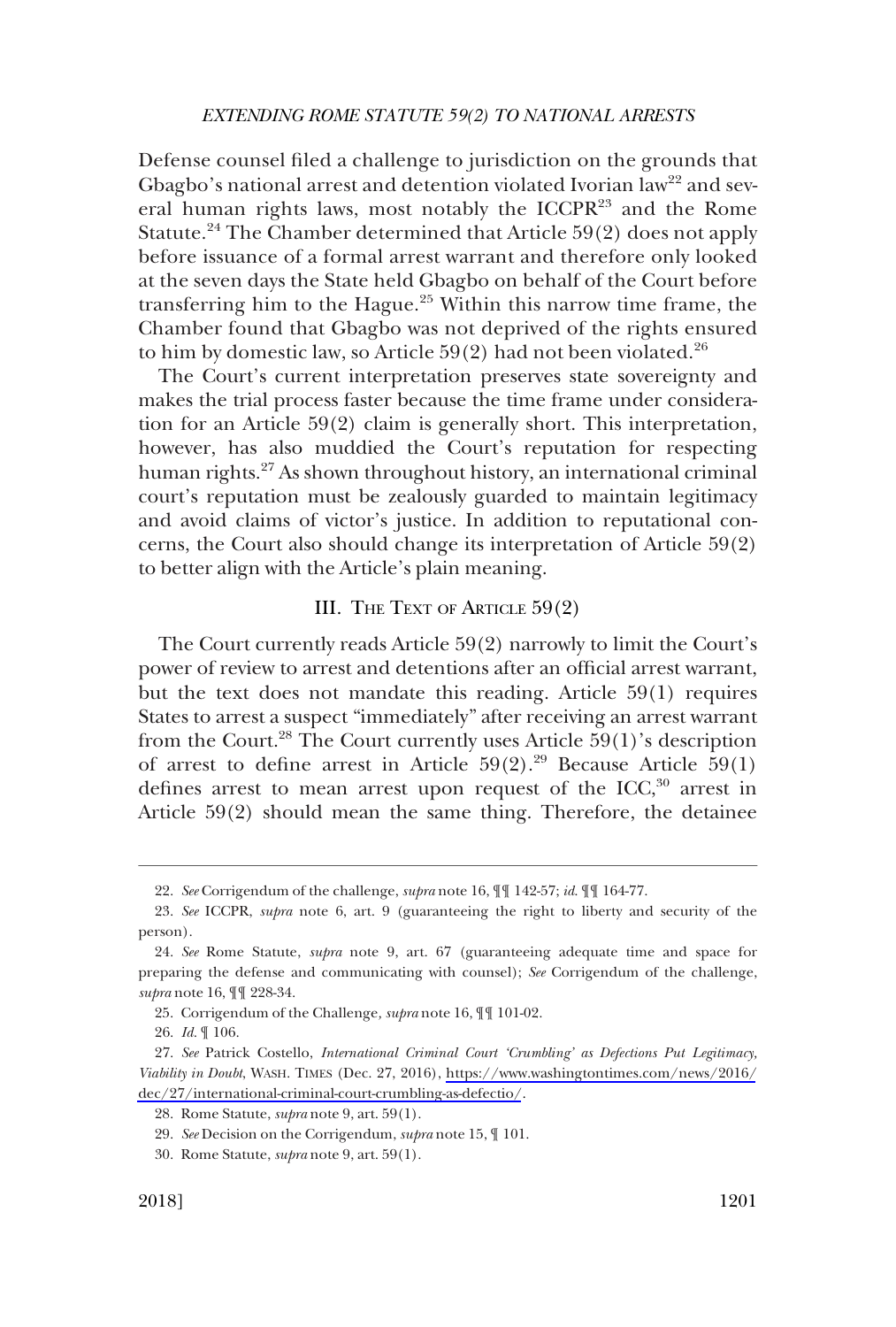only needs to be brought before the Court after being arrested on behalf of the ICC.

The problem with this interpretation is that it ignores the plain meaning of the text. The text does not narrow the scope of Article 59 (2) to persons arrested after issuance of a warrant by the Chamber.<sup>31</sup> Article 59(2) says only that "a person arrested" will be brought before a judicial authority to determine whether their rights have been violated.32 It does not specify that the arrest must be the result of a Pre-Trial Chamber warrant.<sup>33</sup> Merriam-Webster's dictionary defines arrest as "to take or keep in custody by authority of law"<sup>34</sup> and does not specify that the "law" must be the same law under which the Court will adjudicate. Instead, the definition focuses on the action of detention. The plain meaning of the text therefore dictates that all persons detained by law, whether by national or international arrest warrant, must appear before a judge who will determine whether their rights have been abridged.

The Court's current interpretation also violates the Vienna Convention on the Law of Treaties ("VCLT"). Article 31 of the VCLT is considered customary international law and is therefore applicable to all countries regardless of whether they are parties to the VCLT. $^{35}$  Per Article 31, treaty terms must be interpreted in good faith in accordance with their ordinary meaning, bearing in mind the context of the treaty and its object and purpose.<sup>36</sup> The Court's current importation of the 59(1) definition of arrest into Article 59(2) does not accord with the Rome Statute's object and purpose. The object and purpose of the Rome Statute is "to guarantee lasting respect for and the enforcement of international justice."37 The Court's current interpretation does not fulfill the Statute's object and purpose because it allows states to violate international law with impunity, which decreases respect for the international justice system.

<sup>31.</sup> Rome Statute, *supra* note 9, art. 59(2).

<sup>32.</sup> Id.

<sup>33.</sup> Id.

*Arrest*, MERRIAM-WEBSTER'S DICTIONARY, [https://www.merriam-webster.com/dictionary/](https://www.merriam-webster.com/dictionary/arrest) 34. [arrest](https://www.merriam-webster.com/dictionary/arrest) (last visited Jan. 12, 2018).

<sup>35.</sup> *See* Arbitral Award of 31 July 1989 (Guinea-Bissau v. Sen.), Judgment, 1991 I.C.J. 82, ¶ 48 ("Articles 31 and 32 of the Vienna Convention on the Law of Treaties . . . may in many respects be considered as a codification of existing customary international law. . . .").

<sup>36.</sup> Vienna Convention on the Law of Treaties art. 31, *opened for signature* May 23, 1969, 1155 U.N.T.S. 331.

<sup>37.</sup> Rome Statute, *supra* note 9, pmbl.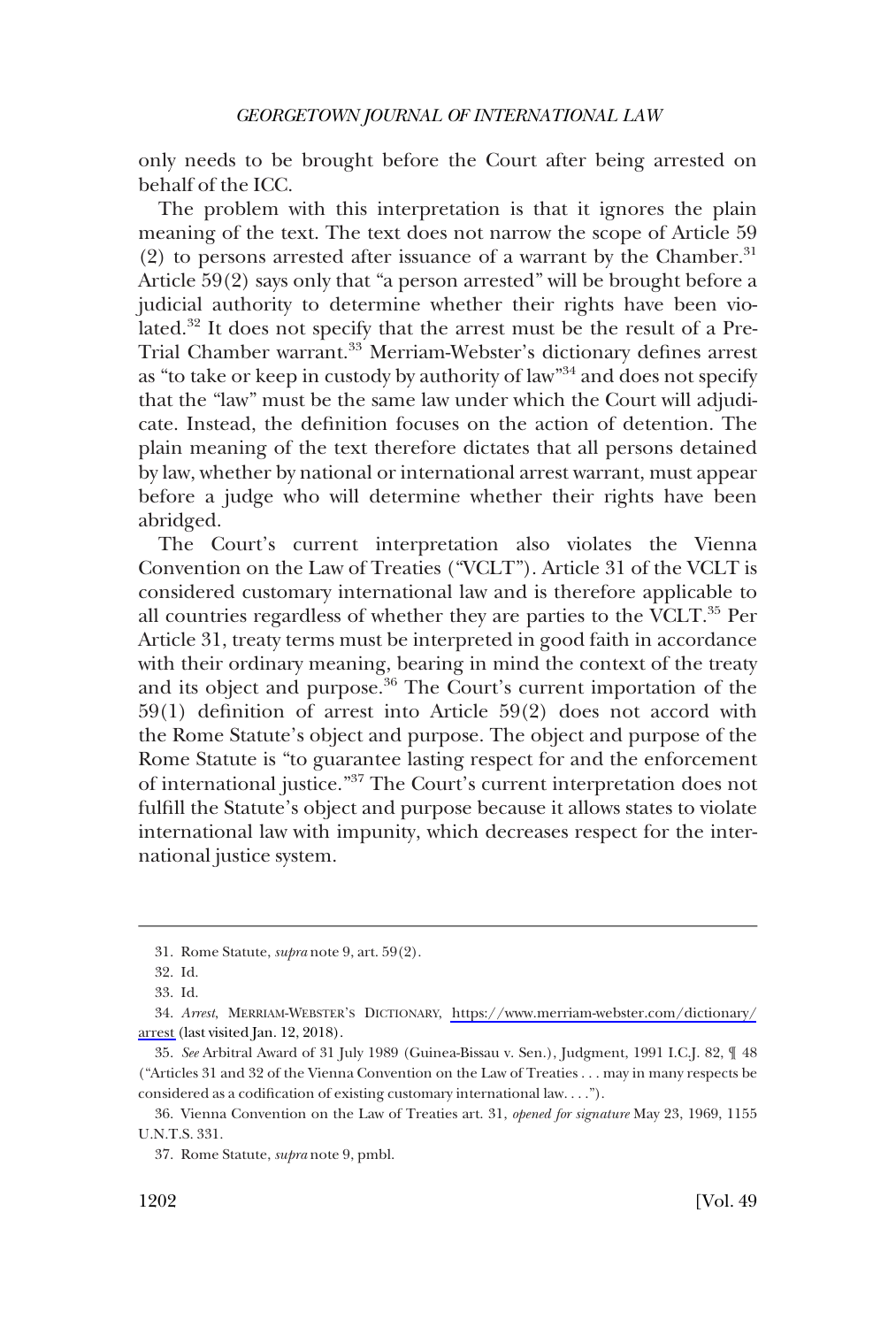### *EXTENDING ROME STATUTE 59(2) TO NATIONAL ARRESTS*

In contrast, extending Article 59(2)'s scope would fulfill the statute's object and purpose by guaranteeing respect for and enforcement of international law. First, it would add to the legitimacy of the Court. When the Court holds States responsible for breaches in international law, the Court sends out a signal that it cares more about integrity of the judicial system and enforcement of international human rights than it does about victor's justice, silencing one of the harshest and most immutable critiques against it.<sup>38</sup> Second, expanding the scope of Article 59(2) will increase enforcement of international law. The ICC will be fully complying with international law for the first time since the Court's inception. States will be more likely to follow the Court's example and uphold international law after watching the Court hold states accountable to the highest standards of international law regardless of the culpability of those being tried before the Court. Extending Article 59(2) to domestic arrests and detentions will therefore fulfill the object and purpose of the ICC, increasing respect and enforcement of international law.

Conversely, to interpret "arrest" narrowly is antithetical to the purpose of the Court and will cause the international justice system to lose legitimacy and hinder the enforcement of justice. The Court's current understanding of Article 59(2) allows and even encourages states to get away with breaking national and international laws. Based on the Court's precedent, national authorities know that they will not be held responsible for their treatment of detainees prior to issuance of an official arrest warrant, so they can commit breaches of human rights with impunity.39 This clouds the Court's reputation and leads to criticisms of victor's justice.40 It also hinders the enforcement of justice at individual and systemic levels. First, the individual detainee is deprived of his rights with no recourse for that deprivation even though he is at the ICC, a Court established to be a vanguard of human rights. $41$ Systemically, national courts will feel less compelled to follow international law and will perhaps stop following it altogether because the ICC, an international court, does not seem to follow international law either. In order to comply with the object and purpose of the Rome Statute, to increase respect for and enforcement of international law,

*See, e.g*., Seth Engel, *The Libya Trial-Victor's Justice at the ICC?*, HUFFINGTON POST, 38. [https://www.huffingtonpost.com/sethengel/international-criminal-court-libya\\_b\\_1200963.html](https://www.huffingtonpost.com/sethengel/international-criminal-court-libya_b_1200963.html)  (last updated Mar. 13, 2012) (accusing the ICC of creating impossibly high barriers to domestic jurisdiction in order to assert victor's justice).

<sup>39.</sup> *See, e.g*., Corrigendum of the challenge, *supra* note 16, ¶¶ 8, 12, 106.

<sup>40.</sup> *See* Engel, *supra* note 38.

<sup>41.</sup> *See* Rome Statute, *supra* note 9, pmbl.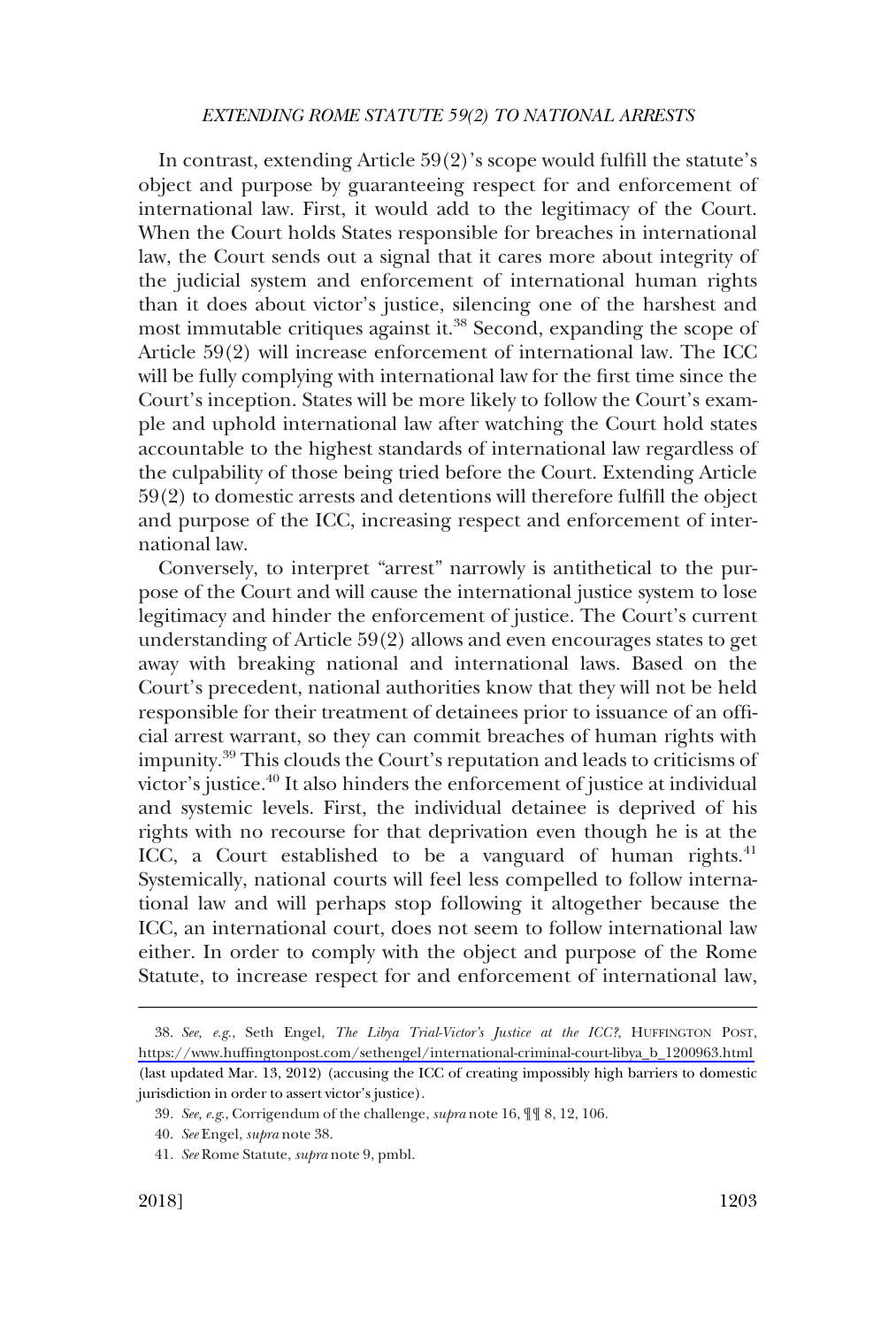the ICC must change its interpretation of arrest in Article 59(2) to include domestic arrests and detentions. In light of the Rome Statute's object and purpose and the ordinary meaning of arrest discussed above, "arrest" should be read broadly to include domestic arrests, extending the protections of Article 59(2) past the narrow timeframe after issuance of an official warrant.

One concern with defining arrest broadly in Article 59(2) is that it may create *ex post facto* consequences for the arresting State by holding them accountable for breaking a law they did not know applied to them. In reality, this concern is unfounded because no ex post facto lawmaking would occur because the law would be the same as it has always been. What would change is that the Court would begin to enforce the law. The Rome Statute specifies that judges will apply national law, which the state is bound by regardless of whether it knew the detainee would be brought before the ICC.<sup>42</sup> Both of the states implicated so far by an Article 59(2) claim have laws regarding the right to counsel and the right to a fair and speedy trial, which the state is subject to regardless of the Court's interference.<sup>43</sup> If the states did not have such rights, then the concern of *ex post facto* law-making would potentially be valid. Finally, the prohibition against torture is a peremptory norm, so the state would also be expected to follow this law regardless of whether the ICC was involved.44 Because the state is subject to its national laws, peremptory norms, and customary international law regardless of whether the ICC is involved or not, the ICC's extension of Article 59(2) to domestic arrest and detention will not constitute *ex post facto* lawmaking. Instead, it will be enforcing already established law.

In short, nothing in the text demands the Court's current interpretation of "arrest" in Article 59(2). Broadening the definition of arrest to include domestic arrest is compatible with the text, maps onto the ordinary meaning of arrest, and aligns better with the object and purpose of the Rome Statute. Furthermore, broadening the definition will be enforcing established law, rather than creating laws ex post facto. Therefore, a textual interpretation of Article 59(2) supports an understanding of arrest that includes domestic arrests.

<sup>42.</sup> *See* Rome Statute, *supra* note 9, art. 59.

<sup>43.</sup> *See* Corrigendum of the challenge, *supra* note 16, ¶¶ 142-57, 164-77; Prosecutor v. Katanga, ICC-01/04-01/07-3436-AnxI, Public Redacted Version of the Defence motion for a declaration on unlawful detention and stay of proceedings, ¶¶ 51, 55 (Mar. 7, 2014).

<sup>44.</sup> *See* Prosecutor v. Furundzija, Judgment, ¶¶ 155-57 (Int'l Crim. Trib. for the Former Yugoslavia Dec. 10, 1998).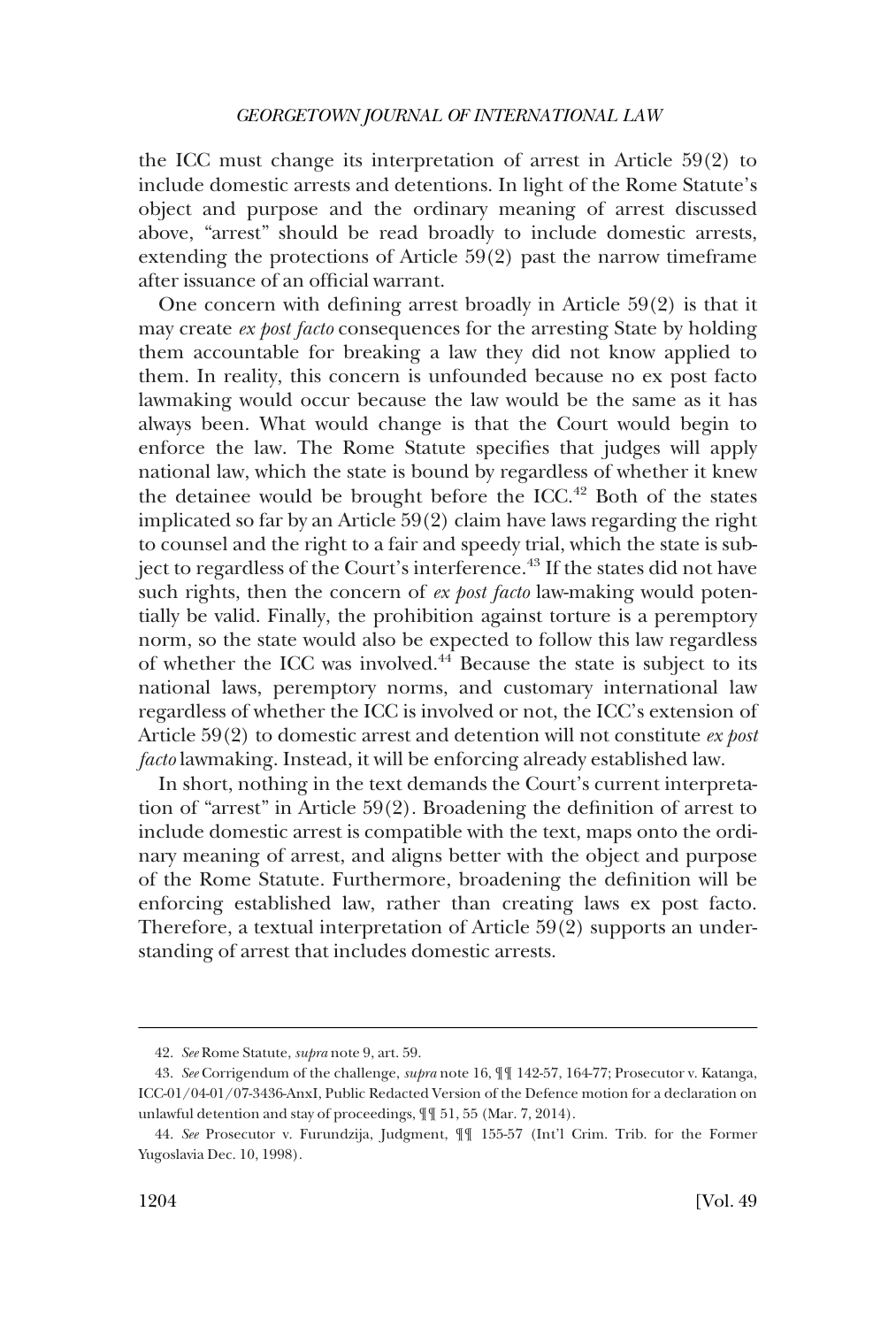### IV. TRAVAUX PREPARATOIRE

<span id="page-8-0"></span>The VCLT recognizes *travaux preparatoire* as a supplementary means of treaty interpretation, which may be used to confirm the meaning of the text.45 *Travaux preparatoire* are official records of treaty negotiation and provide unique insight into drafters' intent. As can be seen by the *travaux preparatoire* of the Rome Statute, Article 59 was a particularly "delicate" provision because it concerns the transfer of power from the State to the Court.<sup>46</sup> The Court gains power by demanding the state judiciary examine arrests and detentions in a certain way, and the custodial state loses power as it accedes to the Court's request.<sup>47</sup> Because of this, delegates voiced concern throughout the drafting process about a "balanced division of responsibilities between the ICC and national authorities."48

In order to achieve this balance, the drafters gave the State and the Court different powers with little overlap, emphasizing that "certain matters were within the purview of the State and others were within the purview of the Court."49 To preserve state sovereignty, "only those functions performed by the Court" were to be regulated by the Rome Statute.<sup>50</sup> Because arrests occurred at the state level by national authorities, the judicial proceedings reviewing arrest "should be conducted under the control of the relevant national authorities."51 This idea appeared in 1995, the second year of drafting the Rome Statute, and remained unchallenged until it was codified as Article 59(2), showing strong support for the measure.<sup>52</sup> While this seems to grant national authorities unreviewable decision-making authority, the drafters explicitly left some powers to the ICC.

Once the ICC has issued a warrant, it has the power to hear the case; thus the state, while making determinations based on domestic law, is in fact acting "on behalf of the ICC."53 Therefore, the Court may rule upon "the lawfulness of its arrest warrants and its requests for the

49. *Id*. ¶ 52.

50. *Id*.

<sup>45.</sup> Vienna Convention on the Law of Treaties, *supra* note 36, art. 32.

<sup>46.</sup> Mohamed M. El Zeidy, *Critical Thoughts on Article 59(2) of the ICC Statute*, 4 J. INT'L CRIM. JUST. 448, 450 (2006).

<sup>47.</sup> See id.

<sup>48.</sup> Rep. of the Preparatory Comm. on the Establishment of an Int'l Crim. Ct., Vol. 1 ¶ 239, U.N. Doc. A/51/22 (Sept. 13, 1996).

<sup>51.</sup> *Id*. ¶¶ 52, 67.

<sup>52.</sup> *See* Rep. of the Ad Hoc Comm. on the Establishment of an Int'l Crim. Ct., at 32, U.N. Doc. A/50/22 (Sept. 6, 1995).

<sup>53.</sup> Zeidy, *supra* note 30, at 458.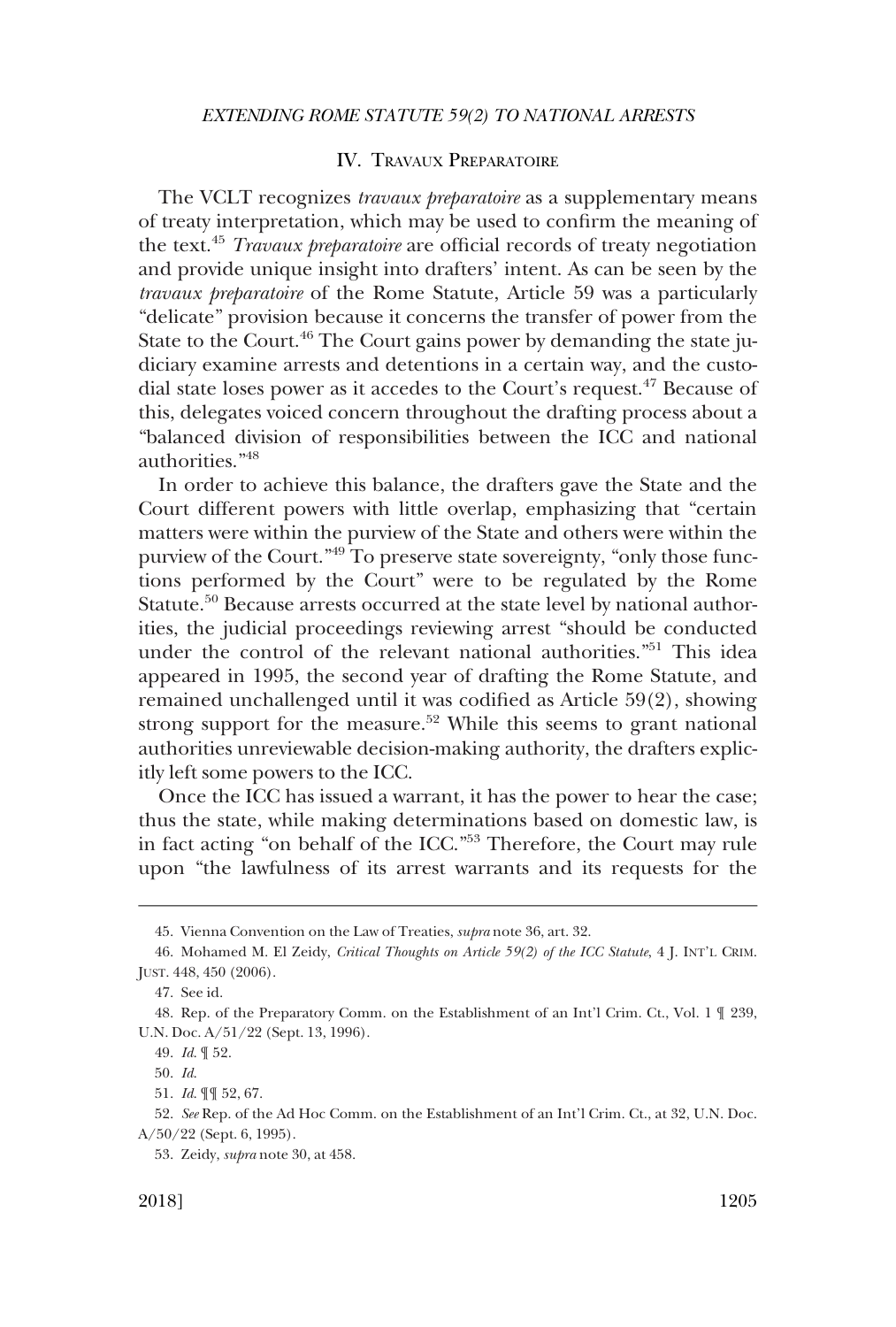<span id="page-9-0"></span>detention of the suspect" because it was acting as an agent of the Court at the time it carried out these activities.<sup>54</sup> Furthermore, Article  $99(1)$ gives the Court the power to review the arrest and detention to make sure that it complied with national law.<sup>55</sup> The drafters further emphasized that "respect for the rights of the accused were fundamental and reflected on the credibility of the court."56 And in drafting numerous articles, emphasis was placed on the accused being afforded the greatest possible protection.<sup>57</sup>

While a concern of the drafters in Article 59(2) was to achieve balance between the Court and the State, it is apparent from *travaux preparatoire* that a greater concern of the drafters was to ensure full respect for the rights of the accused and uphold the highest standards of human rights. Because the intent to safeguard human rights was expressed throughout the *travaux preparatoire*, Article 59 should be read to extend to domestic arrests and detentions so human rights can be adequately protected, in keeping with the overarching intent of the drafters.

## V. COMPLIANCE WITH ARTICLE 21(3)

The Court is also bound by Article 21 of the Rome Statute when conducting a trial. Article 21 of the Rome Statute lists applicable sources of law, including treaties, principles, and rules of international law.<sup>58</sup> The Court's "application and interpretation of law . . . must be consistent with internationally recognized human rights,<sup>"59</sup> and the Court should go beyond mere consistency, instead "aspir[ing] to the highest standards set by international human rights treaties, customary international law, and general principles of law."60 The Court's current interpretation of Article 59(2) arrest and detentions as applying only to arrests and detentions done at the behest of the Court often falls short of this standard by allowing states to violate human rights recognized in treaties, customary international law, and general principles of law.<sup>61</sup>

<sup>54. 1996</sup> Preparatory Committee Report, *supra* note 32, ¶ 243.

<sup>55.</sup> Rome Statute, *supra* note 9.

<sup>56.</sup> *Id*. ¶ 270.

<sup>57. 1995</sup> Rep. of the Ad Hoc Comm., *supra* note 36, ¶ 132.

<sup>58.</sup> Rome Statute, *supra* note 9, art. 21(1).

<sup>59.</sup> *Id*. art. 21(3).

<sup>60.</sup> Jacob Katz Cogan, *International Criminal Courts and Fair Trials: Difficulties and Prospects*, 27 YALE J. INT'L L. 111, 117 (2002).

<sup>61.</sup> *See* Goran Sluiter, *Human Rights Protection in the ICC Pre-Trial Phase*, *in* THE EMERGING PRACTICE OF THE INTERNATIONAL CRIMINAL COURT 459, 474 (Carsten Stahn & Goran Sluiter eds., 2009).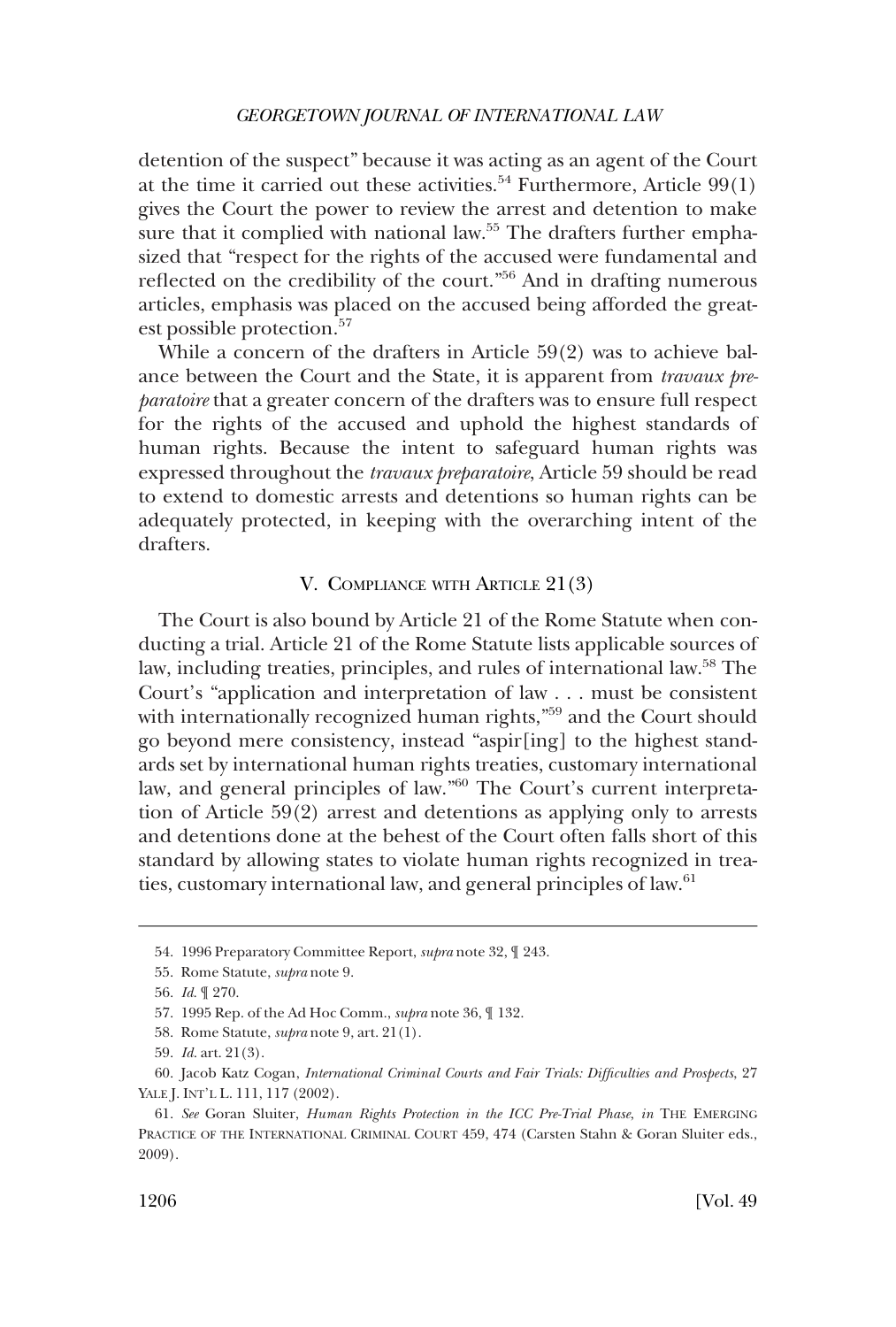### *EXTENDING ROME STATUTE 59(2) TO NATIONAL ARRESTS*

The enforcement of Article 21(3) gives rise to two conflicting concerns for the Court. The Court is reluctant to interfere with state actions because it depends on the cooperation of states when conducting an investigation. Interfering with a state may impact its willingness to cooperate with the Court. However, if the Court does not interfere with a state's sovereignty, it may be allowing human rights violations, which aside from being morally repugnant also tarnish the Court's reputation. Ultimately, because the conception of state sovereignty has weakened and the rights of individuals have gotten strong, the Court should enforce human rights violations, even if that means interfering with a state's sovereignty.

In all three cases to raise an Article 59(2) challenge, the detainees' human rights had been violated. For example, Thomas Lubanga Dyilo was not told of the reasons for his arrest and never went before a judge in regard to his domestic arrest and detention.<sup>62</sup> Arbitrary arrest and detention, as seen in this case, violates the Universal Declaration of Human Rights ("UDHR") Article 9,<sup>63</sup> ICCPR Article 9,<sup>64</sup> the European Convention on Human Rights ("ECHR") Article 5,<sup>65</sup> ACHPR Article 6,<sup>66</sup> and the American Convention on Human Rights ("ACHR") Article 7.67 Germain Katanga was unrepresented when brought before national authorities,<sup>68</sup> and Laurent Gbagbo was denied counsel for the first six weeks of his detention, only meeting with his counsel four times over the next seven months of his national detention.<sup>69</sup> Denying an accused the assistance of counsel violates ECHR Article  $6(3)^{70}$  and ACHPR Article  $7(1)(c)$ .<sup>71</sup> Over the seven months that Laurent Gbagbo was detained, national authorities isolated him in a three-by-threemeter room and deprived him of necessary medication, ultimately resulting in his loss of ability to walk unassisted.72 The Convention against

<sup>62.</sup> Prosecutor v. Dyilo, ICC-01/04-01/06, Application for Release, ¶ 9 (May 23, 2006) [hereinafter Application for Release].

<sup>63.</sup> G.A. Res. 217 (III) A, Universal Declaration of Human Rights, art. 9 (Dec. 10, 1948).

<sup>64.</sup> ICCPR, *supra* note 6.

<sup>65.</sup> Convention for the Protection of Human Rights and Fundamental Freedoms, art. 5, Nov. 4, 1950, 213 U.N.T.S. 221 [hereinafter EHCR].

<sup>66.</sup> ACHPR, *supra* note 7.

<sup>67.</sup> American Convention on Human Rights, art. 7, Nov. 22, 1969, 1144 U.N.T.S. 143.

<sup>68.</sup> Prosecutor v. Katanga, ICC-01/04-01/07-1666-Conf-Exp, Decision on the Motion of the Defence for Germain Katanga for a Declaration on Unlawful Detention and Stay of Proceedings, ¶ 34 (Nov. 20, 2009) [hereinafter Motion of the Defence].

<sup>69.</sup> Decision on the Corrigendum, *supra* note 15, ¶ 71.

<sup>70.</sup> EHCR, *supra* note 65.

<sup>71.</sup> Corrigendum of the challenge, *supra* note 16, ¶¶ 124-26.

<sup>72.</sup> *Id*. ¶ 21.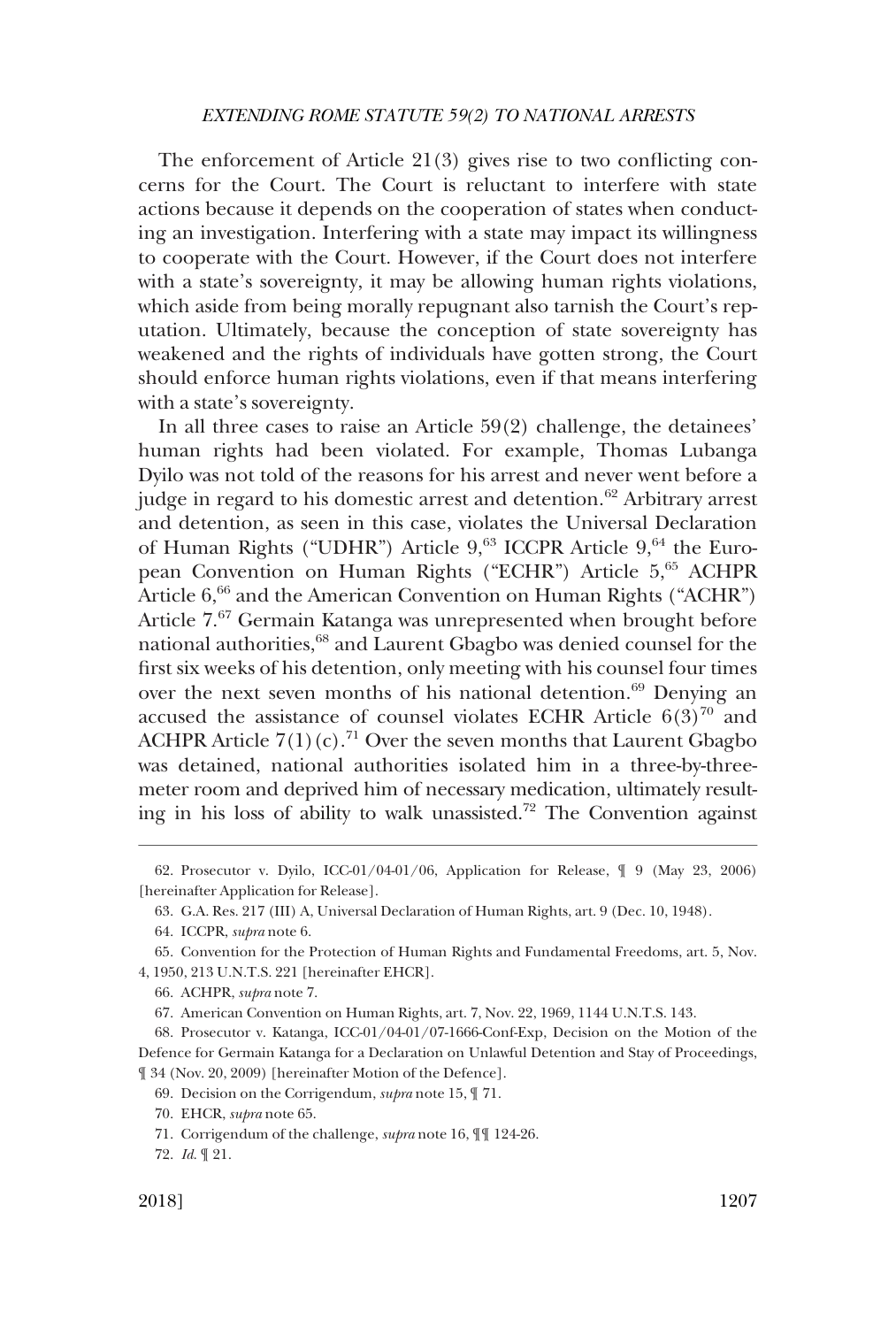Torture defines torture as "any act by which severe pain or suffering, whether physical or mental, is intentionally inflicted on a person for such purposes as . . . punishing for an act he or a third person has committed or is suspected of having committed."73 Mr. Gbagbo's treatment amount to torture because his detention, solitary confinement, and lack of access to medical care caused him severe mental and physical suffering.74 The prohibition on torture is *jus cogens*, and as such is "absolute and inalienable."75 The above-mentioned rights are some of the most commonly violated during national arrests and detentions but are not exhaustive.

The Court has never declined jurisdiction because of the abovementioned breaches of rights, even though it has the authority to decline jurisdiction where "to do otherwise would be odious to the administration of justice."76 While this is an "exceptional" remedy, the Court may stay proceedings when the infractions "make it otiose, repugnant to the rule of law to put the accused on trial."77 The Court will only stay proceedings, however, when those infractions can be attributed to the Court or a Court organ.<sup>78</sup> Attribution means "that the act of violation of fundamental rights is: (i) either directly perpetrated by persons associated with the Court; or (ii) perpetrated by third persons in collusion with the Court."79 Because no organ of the Court committed the above-mentioned human rights violations in the cases of Gbagbo<sup>80</sup> and Dyilo, the Court refused to consider whether any violations occurred.<sup>81</sup>

<sup>73.</sup> Convention against Torture and Other Cruel, Inhuman or Degrading Treatment or Punishment art. 1, *opened for signature* Dec. 10, 1984, 1465 U.N.T.S. 85 (entered into force June 26, 1987).

<sup>74.</sup> Corrigendum of the challenge, *supra* note 16, ¶¶ 214-227.

<sup>75.</sup> *Id*. ¶ 228. A *jus cogens* rule, also known as a peremptory norm, is a "norm accepted and recognized by the international community of states as a whole, as a norm from which no derogation is permitted." Vienna Convention on the Law of Treaties, *supra* note 36, art. 53. To be *jus cogens*, a rule must: (1) be a norm of general international law; (2) be accepted by the international community of states as a whole; (3) be immune from derogation; and (4) be modifiable only by a new norm having the same status. *Id*. No derogation is allowed under any circumstances for rules that are *jus cogens*. Thus, if a *jus cogens* rule is at odds with another rule encompassed in a treaty or Statute, the *jus cogens* rule will prevail. *See* Kamrul Hossain, *The Concept of Jus Cogens and the Obligation Under the U.N. Charter*, 3 SANTA CLARA J. INT'L L. 72, 73 (2005). In the case of *Belgium v. Senegal*, the International Court of Justice recognized the prohibition on torture as *jus cogens*. Questions Relating to the Obligation to Prosecute or Extradite (Belg. v. Sen.), Judgment, 2012 I.C.J. Rep. 422, ¶ 99 (July 20).

<sup>76.</sup> Judgment on the Appeal of Lubanga Dyilo, *supra* note 9, ¶ 27.

<sup>77.</sup> *Id*. ¶ 30.

<sup>78.</sup> *See id*. ¶ 27.

<sup>79.</sup> *Id*. ¶ 42.

<sup>80.</sup> *See* Decision on the Corrigendum, *supra* note 15, ¶ 112.

<sup>81.</sup> *See* Decision on the Defence Challenge*, supra* note 14, at 12.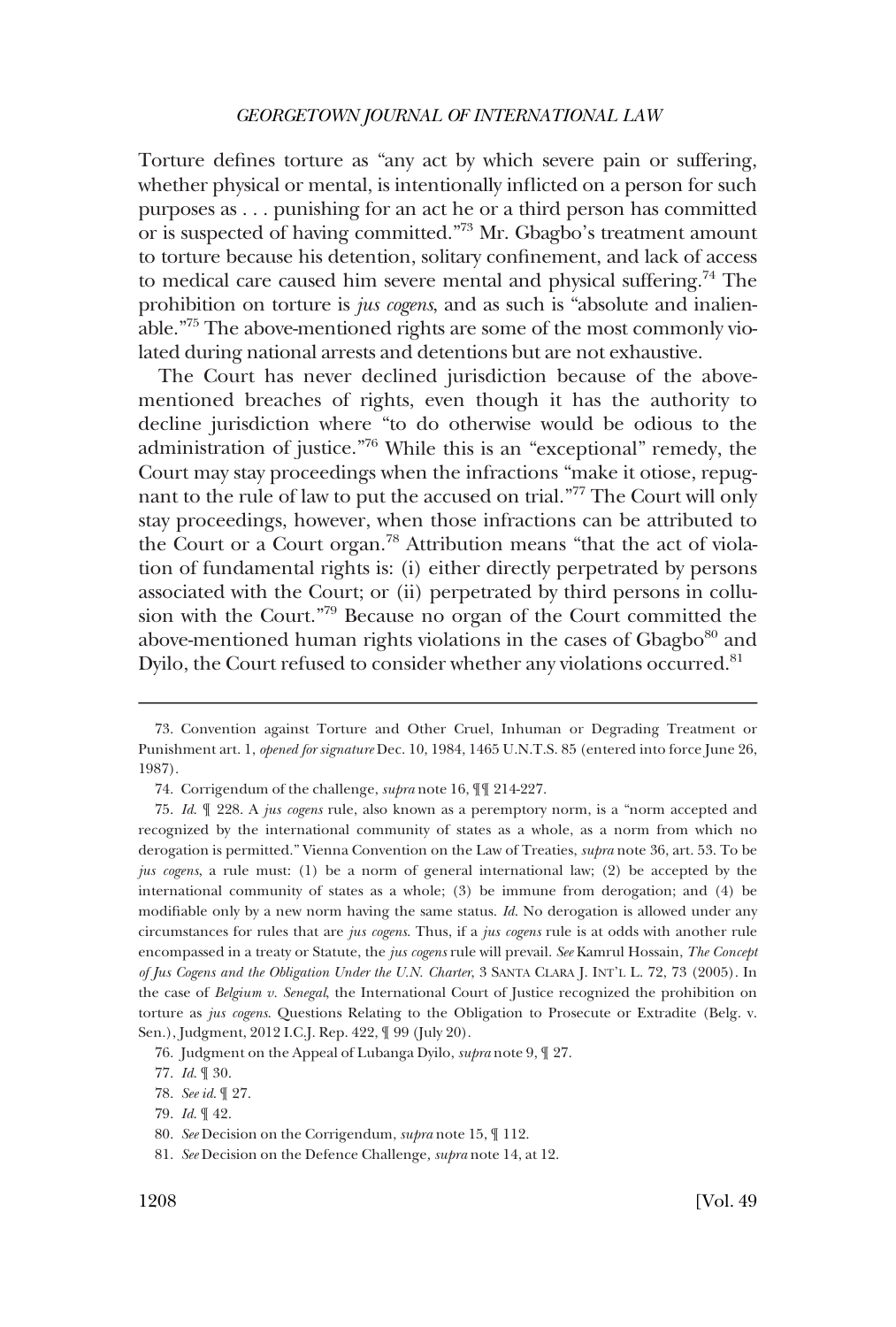### A. *State Sovereignty*

<span id="page-12-0"></span>The Court has declined to consider breaches of human rights by states because it would impact the states' willingness to cooperate with the Court. This would effectively end the Court's ability to hear cases or even exist, because the Court depends on states to give it money, evidence, suspects, witnesses, and prison facilities.<sup>82</sup> Most importantly, it does not have jurisdiction unless a state consents because the Court's jurisdiction is based on the principle of complementarity.<sup>83</sup> This means that the Court may only exercise jurisdiction when a national legal system is unwilling or unable to do so. $84$  The Court "depend[s] on the goodwill of the parties," and if the Court begins to examine and criticize state conduct, states are less likely to cooperate.<sup>85</sup>

Traditionally, states have absolute sovereignty over their territory and may do whatever they want within it.<sup>86</sup> The Court's investigation of a state for actions committed within its own territory invades this sovereignty. While an erosion of state sovereignty may be unpalatable to states, this argument ignores the release of sovereignty inherent in the international criminal court system. In the three cases involving an Article 59(2) issue, the State asked the Court to investigate and adjudicate the case. By doing so, they invited an invasion of sovereignty. Even where states do not ask the Court to investigate, consent is still necessary to get evidence, suspects, and witnesses.<sup>87</sup> This requires not only consent, but also cooperation and subordination to the Court's requests for information.88 By choosing to relinquish sovereignty to this extent, the state is put on notice that it releases sovereignty with regard to human rights determinations as well. It cannot just choose to relinquish the elements of sovereignty that will result in a benefit to the state. It must relinquish all elements of sovereignty around the case, including elements that will potentially result in censure.

<sup>82.</sup> Cogan, *supra* note 60, at 119.

<sup>83.</sup> Rome Statute, *supra* note 9, art. 1.

<sup>84.</sup> Prosecutor v. Katanga, ICC-01/04-01/07-1015-Anx, Annex to Defence Reply to Prosecution Response to Motion Challenging the Admissibility of the Case by the Defence of Germain Katanga pursuant to Article 19(2)(a), 3 (Apr. 1, 2009), [https://www.icc-cpi.int/RelatedRecords/](https://www.icc-cpi.int/RelatedRecords/CR2009_02250.PDF) [CR2009\\_02250.PDF](https://www.icc-cpi.int/RelatedRecords/CR2009_02250.PDF).

<sup>85.</sup> Cogan, *supra* note 60, at 120 (quoting Christian Chartier, former ICTY spokesperson, as quoted in Mark Rice-Oxley, *Tribunal Depends on the Kindness of Foes*, Nat'l L.J., June 3, 1996, at A10).

<sup>86.</sup> *See* Schooner Exchange v. McFaddon, 11 U.S. (1 Cranch) 116, 137 (1812).

<sup>87.</sup> *See* Rome Statute, *supra* note 9, art. 87.

<sup>88.</sup> See id.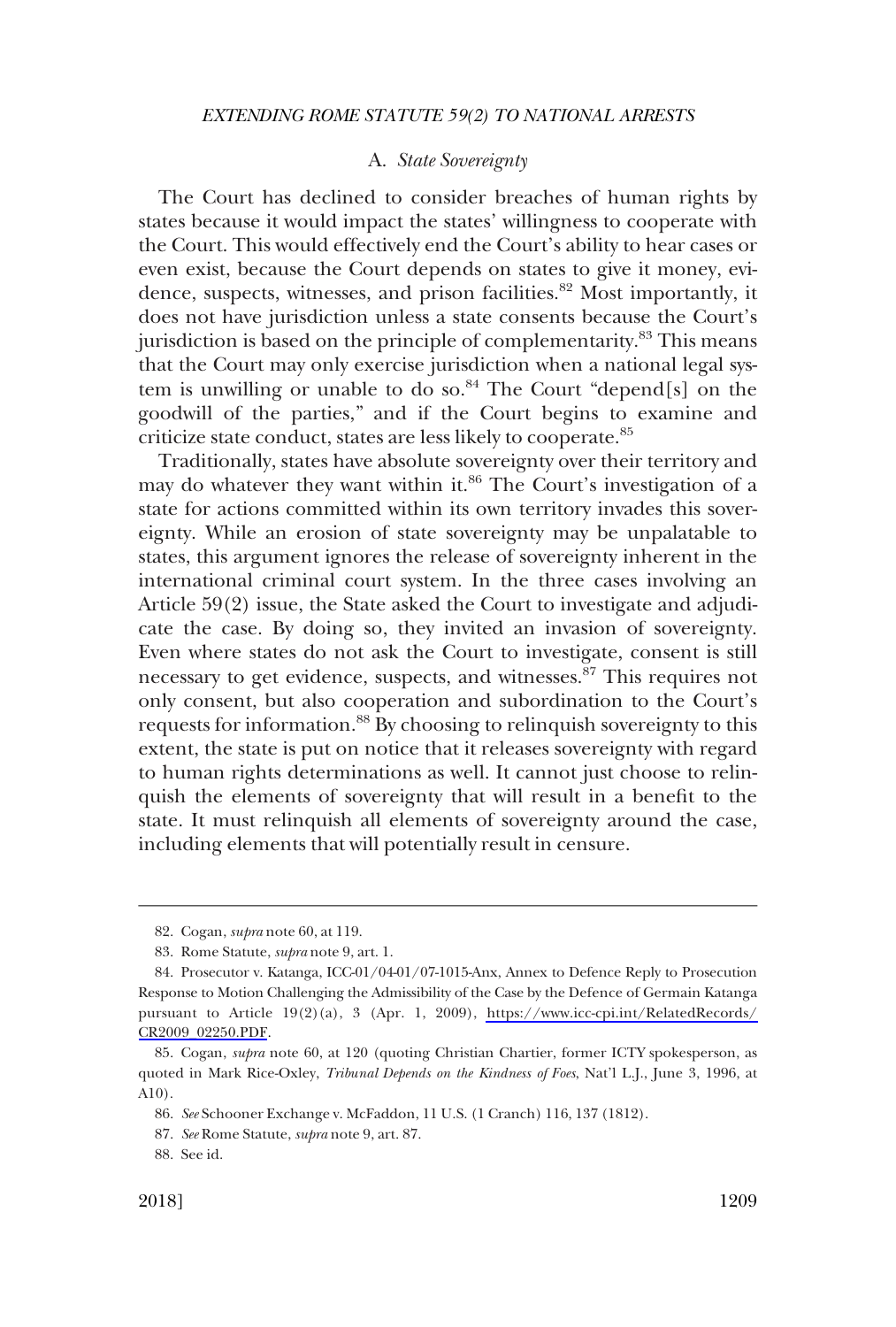### B. *Human Rights*

<span id="page-13-0"></span>Furthermore, international courts should be enforcing human rights law because they are supposed to be the vanguard of human rights.<sup>89</sup> Human rights treaties are creatures of international law, as is the Court, so it would be especially egregious if the Court failed to consider human rights violations. National courts are not creatures of international law, and thus it would "be inconceivable that an international tribunal . . . would be held less stringently to human rights norms than national legal systems."90 If international courts will not follow international law, national legal systems will not follow it either. To ensure the respect and enforcement of international law, the Court should hold states to the highest standards of human rights, just as it holds criminals to that standard. At the very least, it should enforce human rights to ensure that it does not provide an excuse for national courts to stop following international law.

The Court's reputation is especially delicate, as war tribunals are often subject to accusations of victor's justice.<sup>91</sup> Properly functioning courts provide a sense of justice to not only the victims, but also the community as a whole. When courts ignore the law or due process restraints, a sense of justice is lost, and closure is not brought to the victims or community, negating the purpose of a criminal trial. For example, Japanese army general Tomoyuki Yamashita doubtless sanctioned brutal war crimes.<sup>92</sup> However, his trial at the hands of a United States military commission deprived him of basic rights of due process.<sup>93</sup> Although he was ultimately hanged for war crimes, he came to be viewed sympathetically as a victim of victor's justice.94

To avoid the same pitfalls of the Yamashita military tribunal, the Court must adhere to the most stringent standards for human rights. The Court's current failure to enforce human rights lends credence to critiques of the ICC and the international justice system as instruments of the victor. This perception would be remedied by extending the protections of Article 59(2) to national arrests and detentions, which would allow the Court to enforce Article 21(3) and would help the Court maintain its legitimacy.

<sup>89.</sup> *See* Sluiter, *supra* note 61.

<sup>90.</sup> Cogan, *supra* note 60, at 118.

*See Justice on Trial*, ECONOMIST (Feb. 26, 2004), [http://www.economist.com/node/](http://www.economist.com/node/2460574)  91. [2460574](http://www.economist.com/node/2460574).

<sup>92.</sup> *See* Robert Trumbull, *Horror Recital on in Yamashita Trial*, N.Y. TIMES, Oct. 29, 1945, at 1.

<sup>93.</sup> A. FRANK REEL, THE CASE OF GENERAL YAMASHITA 241 (1949).

<sup>94.</sup> *See, e.g*., Jerry White, Letter to the Editor, WASH. POST, Oct. 27, 1949, at 10.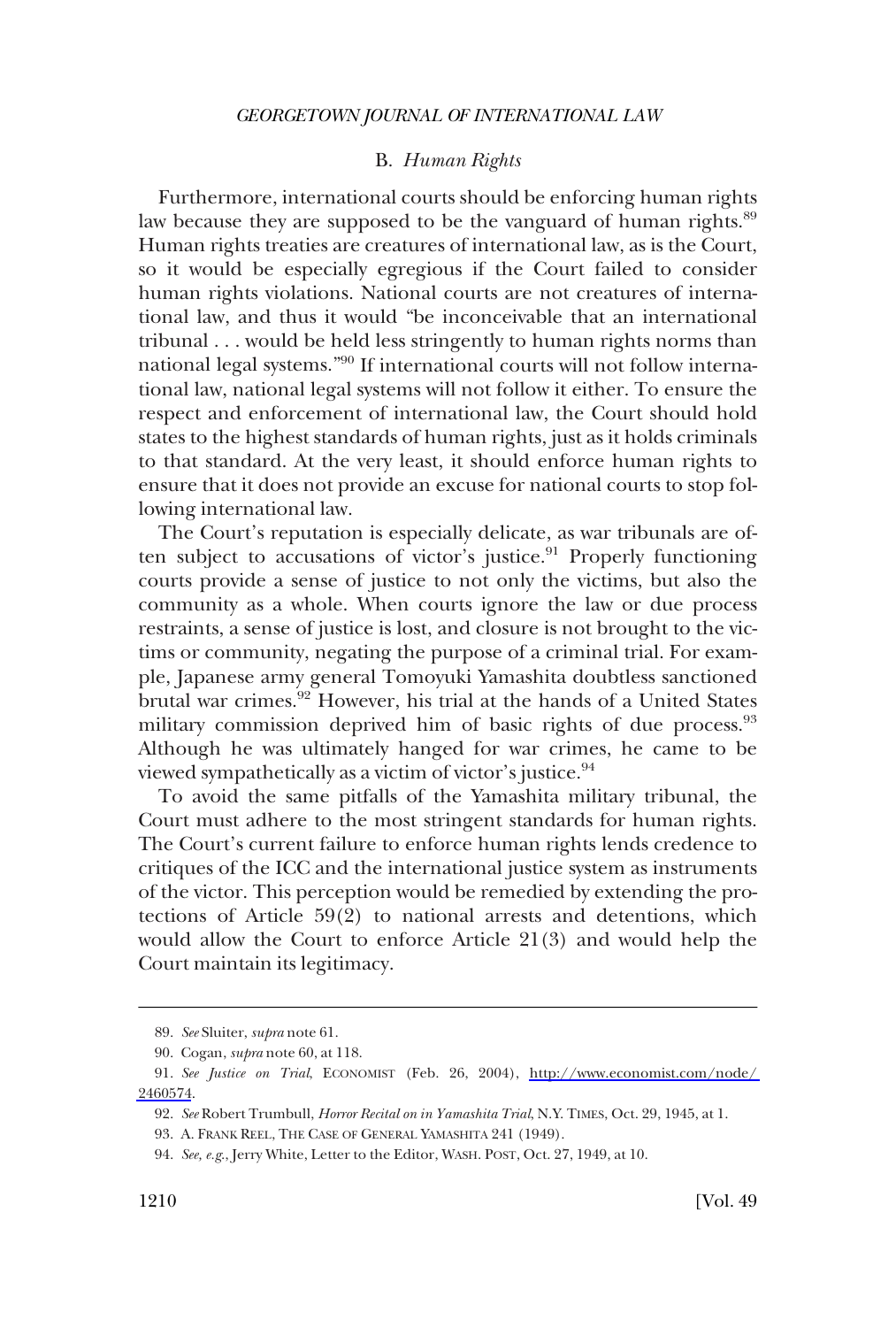### VI. COMPLIANCE WITH ARTICLE 55

<span id="page-14-0"></span>The Court's interpretation of Article 59(2) contravenes Article 55(1) of the Rome Statute, which guarantees the rights of persons during investigations.95 Specifically, it guarantees that the person under investigation will not be coerced, threatened, tortured, or treated degradingly, and will not be arrested or detained arbitrarily.<sup>96</sup> States often violate this Article when they detain persons, yet the Court does not examine these violations because Article 55 says it applies to "investigation[s] under this Statute." The Court interprets this to mean that Article 55 applies to investigations done by the Prosecutor or by national authorities on behalf of the Prosecutor because "they can be attributed to the Court."97 Informal coordination between national authorities and the Prosecutor is not enough to make an investigation attributable to the Court.98

This overly formalistic conception of Article 55 ignores the reality that Prosecutors depend on States prior to every investigation. Further, there is often a heavy amount of collaboration and coordination between state and Court authorities before the Court initiates an investigation, so even domestic investigations are attributable to the Court. If Article 59(2) were extended to cover domestic arrest and detention, "investigations under this Statute" would cover the informal investigation period because informal investigations by the Prosecutor usually begin only after the person has been arrested and detained at the state level.99 This interpretation of 59(2) would better guarantee enforcement of Article 55, because persons would be fully protected from the beginning of informal investigations.

Investigations at the ICC are initiated either by referral from the Security Council or a State Party, or by the Prosecutor initiating an investigation *proprio motu* based on information about crimes within the Court's jurisdiction.100 Only when the Security Council requests an investigation can the state theoretically not be participating with the

<sup>95.</sup> *See* Paulussen, *supra* note 11, at 928-29.

<sup>96. &</sup>quot;In respect of an investigation under this Statute, a person: (b) Shall not be subjected to any form of coercion, duress or threat, to torture or to any other form of cruel, inhuman or degrading treatment or punishment; (d) Shall not be subjected to arbitrary arrest or detention, and shall not be deprived of his or her liberty except on such grounds and in accordance with such procedures as are established in this Statute." Rome Statute, *supra* note 9, art. 55(1).

<sup>97.</sup> Decision on the Corrigendum, *supra* note 15, ¶¶ 92, 96.

<sup>98.</sup> *See id*. ¶ 98.

<sup>99.</sup> *See, e.g*., Motion of the Defence, *supra* note 68, ¶ 19; Application for Release, *supra* note 62, ¶¶ 1, 3.

<sup>100.</sup> Rome Statute, *supra* note 9, art. 15.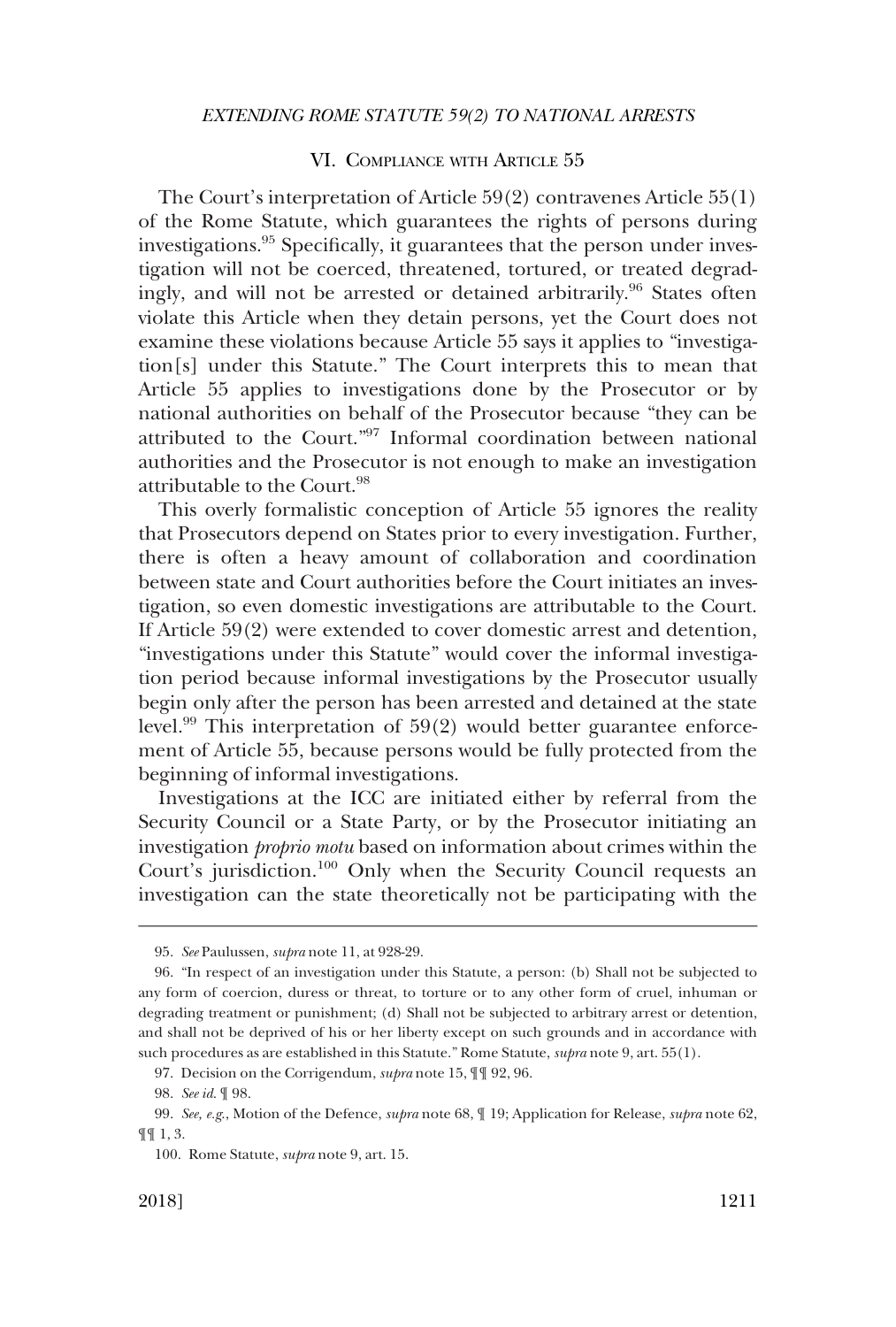Prosecutor. When a state refers a crime to the Prosecutor, it gives the Prosecutor evidence of the crimes it has collected, partnering Prosecutor and State before an investigation has even begun.<sup>101</sup> In all three of the cases where an Article 59(2) challenge has been raised, the State requested investigation by the Prosecutor.<sup>102</sup> Even if the State doesn't request an investigation, to initiate an investigation *proprio motu*, the Prosecutor must get information and evidence of the alleged crime in order to establish that there is "a reasonable basis to proceed with the investigation."103 This information can come from any source, including human rights organizations, the state, victims, and witnesses.104 Therefore, before an investigation has formally begun the Prosecutor has usually already collaborated with the State.

The reality of collaboration is further enforced by two limits on the Court: prosecutorial power and complementary jurisdiction. First, the Prosecutor cannot take "intrusive measures" in a state's territory.<sup>105</sup> Instead, the Prosecutor must rely on the state to execute such intrusive measures, like searches and seizures, at the request of the ICC.106 This makes the Court dependent on states to give them things such as evidence, defendants, witnesses, court personnel, and promises of enforcement.<sup>107</sup> Without this cooperation, the Court would not even have a basis to issue an arrest warrant, let alone hear a trial. Because the Prosecutor must depend on the State for all actions within the State's borders, he will only be able to bring a case if the state guarantees cooperation.<sup>108</sup> Therefore, the Prosecutor will contact State officials before beginning an investigation to ensure the State's cooperation. These limitations on the Prosecutor require communication and coordination with the State throughout the entire process.

The second limitation requiring cooperation by the state is that the Court has only complementary jurisdiction.<sup>109</sup> It cannot exercise

106. Id.

<sup>101.</sup> *Id*. art. 14.2.

*DRC: All You Need to Know about the Historic Case Against Germain Katanga*, AMNESTY INT'L 102. (Mar. 6, 2014), [https://www.amnesty.org/en/latest/news/2014/03/drc-all-you-need-know-about](https://www.amnesty.org/en/latest/news/2014/03/drc-all-you-need-know-about-historic-case-against-germain-katanga/)[historic-case-against-germain-katanga/](https://www.amnesty.org/en/latest/news/2014/03/drc-all-you-need-know-about-historic-case-against-germain-katanga/); *Cote d'Ivoire: ICC Judges OK Investigation*, HUM. RTS. WATCH (Oct. 3, 2011, 10:18 AM), [https://www.hrw.org/news/2011/10/03/cote-divoire-icc-judges-ok](https://www.hrw.org/news/2011/10/03/cote-divoire-icc-judges-ok-investigation)[investigation](https://www.hrw.org/news/2011/10/03/cote-divoire-icc-judges-ok-investigation).

<sup>103.</sup> Rome Statute, *supra* note 9, art. 15(3).

<sup>104.</sup> *See id*. art. 54(a).

<sup>105.</sup> Claus Kress, *The Procedural Law of the International Criminal Court in Outline: Anatomy of a Unique Compromise*, 1 J. INT'L CRIM. JUST. 603, 615 (2003).

<sup>107.</sup> Cogan, *supra* note 60, at 119.

<sup>108.</sup> Rome Statute, *supra* note 9, art. 87.7.

<sup>109.</sup> *Id*. art. 1.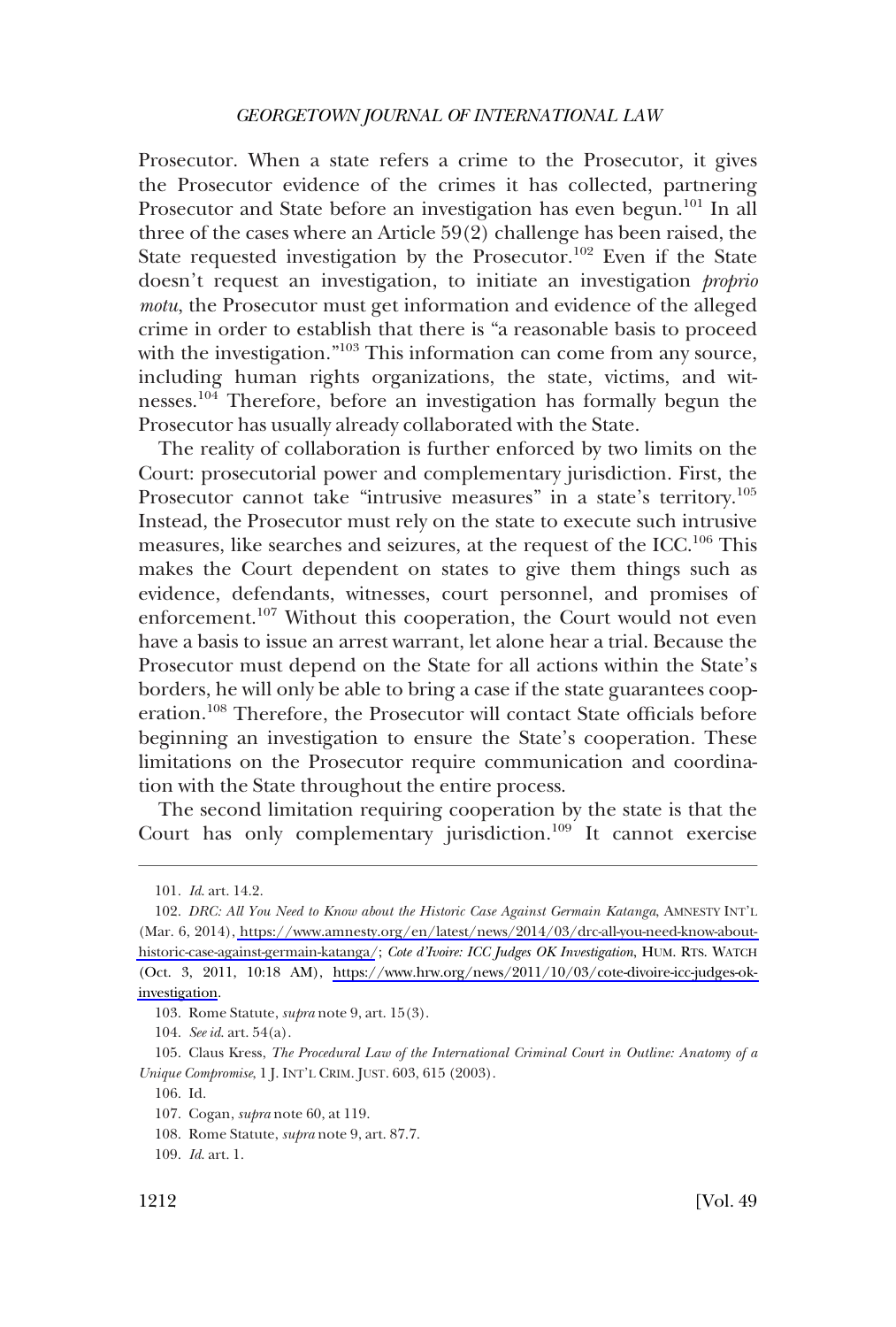jurisdiction unless the state is unwilling or unable to do so. $110$  This also requires that the Prosecutor communicate with the state prior to an investigation to ensure that the state will not exercise jurisdiction, thereby precluding the ICC's jurisdiction. $111$  These limits on the Court necessitate communication between the state and Prosecutor prior to a formal investigation. To suggest that investigations at the national level cannot be attributed to the Court is disingenuous, because most of the investigating is done per the Prosecutor's request or in an attempt to persuade the Prosecutor to take the case.

The case of Laurent Gbagbo serves as an example of typical collaboration between a state and the Prosecutor prior to a formal investigation. The following communications all occurred prior to the Court's issuance of a formal arrest warrant for Gbagbo on November 23,  $2011^{112}$  and prior even to a request to open a formal investigation in Cote d'Ivoire on June 23, 2011.<sup>113</sup> In March 2011, lawyers for Alassane Ouattara, the President of Cote d'Ivoire, submitted a memorandum to the Court about why it should exercise jurisdiction and the crimes for which they thought Gbagbo could be tried.<sup>114</sup> In turn, the Prosecutor's investigation focused almost solely on Gbagbo months before a formal investigation into Cote d'Ivoire began.<sup>115</sup> In April 2011, just one month after the President's memorandum to the Court, the Prosecutor prophesied that Gbagbo would come to a "bad ending."<sup>116</sup>

On May 3, 2011, the President requested that an investigation be opened, and the Pre-Trial Chamber granted the investigation for the exact dates the President requested.<sup>117</sup> National authorities showed their confidence that Gbagbo would be prosecuted by the ICC when they charged Gbagbo at the national level only for economic crimes, which are not within the jurisdiction of the ICC.<sup>118</sup> They declined to bring more serious charges, presuming that the ICC would bring them. Ivorian authorities' surety that Gbagbo would be prosecuted at the ICC, coupled with the Prosecutor's focus on Gbagbo from the beginning of the investigation, "reveals links with organs of the Court

<sup>110.</sup> *Id*. art. 17.

<sup>111.</sup> *Id*. art. 1.

<sup>112.</sup> Corrigendum of the challenge, *supra* note 16, ¶ 6.

<sup>113.</sup> *Id*. ¶ 240.

<sup>114.</sup> *Id*. ¶ 243, annex 51.

<sup>115.</sup> *Id*. ¶¶ 236-40.

<sup>116.</sup> *Id*. ¶¶ 237, 240.

<sup>117.</sup> *Id*. ¶ 244.

<sup>118.</sup> *Id*. ¶ 248.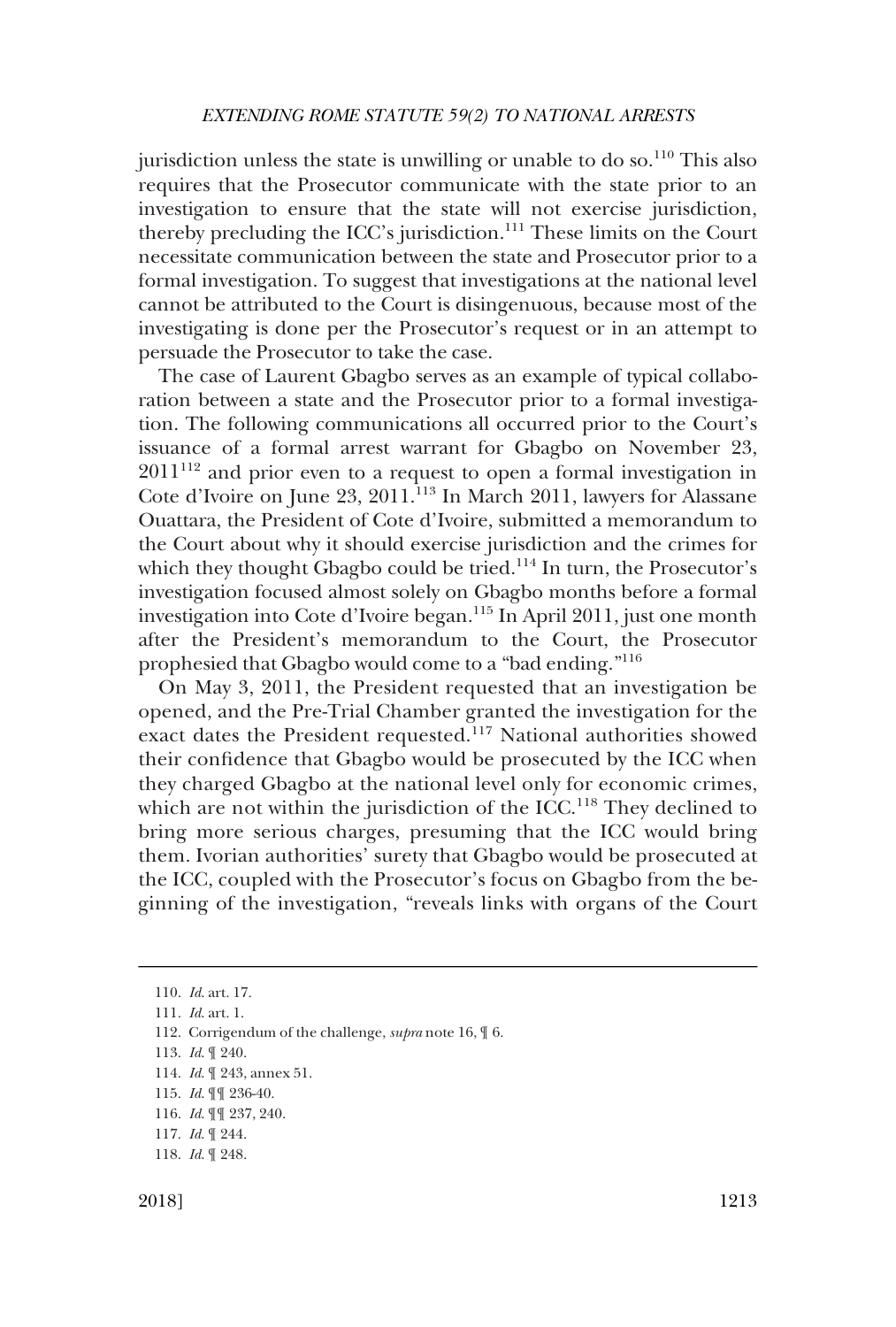that raise suspicions of complicity."119 From the actions of both the Prosecutor and Ivorian authorities, it is clear that they communicated with each other early and often. Each side cooperated with the wishes of the other; the ICC by investigating the exact period requested by the President and focusing on Gbagbo, and the Ivorians by providing a memorandum with reasons why Gbagbo should be prosecuted, only prosecuting Gbagbo for economic crimes, and agreeing to the Court's jurisdiction.<sup>120</sup> Because of this close cooperation, the national investigation prior to initiation of a formal investigation on May 3rd is also attributable to the Court.

Because the Court has not extended the scope of Article 59(2), the Prosecutor had no "duty of care" for Gbagbo prior to issuance of an official warrant, and the Court found that Article 55 did not protect Laurent Gbagbo.<sup>121</sup> In so finding, the Court resorted to a formalistic conception of what constitutes involvement. It found that "mere knowledge" of the Prosecutor about a national investigation or communication between the Prosecutor and the State is not enough to find involvement in national proceedings.122 If Gbagbo had been detained at the Court's request or the Court was directly involved in domestic proceedings, then the Court would find that the investigation warranted Article 55 protection.<sup>123</sup> Because the investigation by Ivorian authorities was not attributable to the Court or an organ of the Court, and the Prosecutor had no duty towards the detainee, the Court declined to extend Gbagbo Article 55 protection.<sup>124</sup>

As is evident from Gbagbo's case, the Court's refusal to acknowledge that an organ of the Court, the Prosecutor, is involved in investigations at the national level prior to a formal arrest warrant ignores the reality of investigations. Prior to any investigation the Prosecutor must communicate with the state to determine whether it will assert jurisdiction.125 Thus begins the first of many necessary communications. The Prosecutor is heavily involved in investigations at the national level, as it is the only way he will receive evidence. By ignoring this reality and finding that Article 55 extends only to investigations begun after a formal arrest warrant has been issued, the Court creates a "legal vacuum," where the Prosecutor is involved in and oftentimes directs

<sup>119.</sup> *Id*. ¶ 286.

<sup>120.</sup> *Id*. ¶¶ 241-54.

<sup>121.</sup> *Id*. ¶ 111.

<sup>122.</sup> Decision on the Corrigendum, *supra* note 15, ¶ 109.

<sup>123.</sup> *Id*. ¶ 108.

<sup>124.</sup> *Id*. ¶ 92.

<sup>125.</sup> Rome Statute, *supra* note 9, art. 1.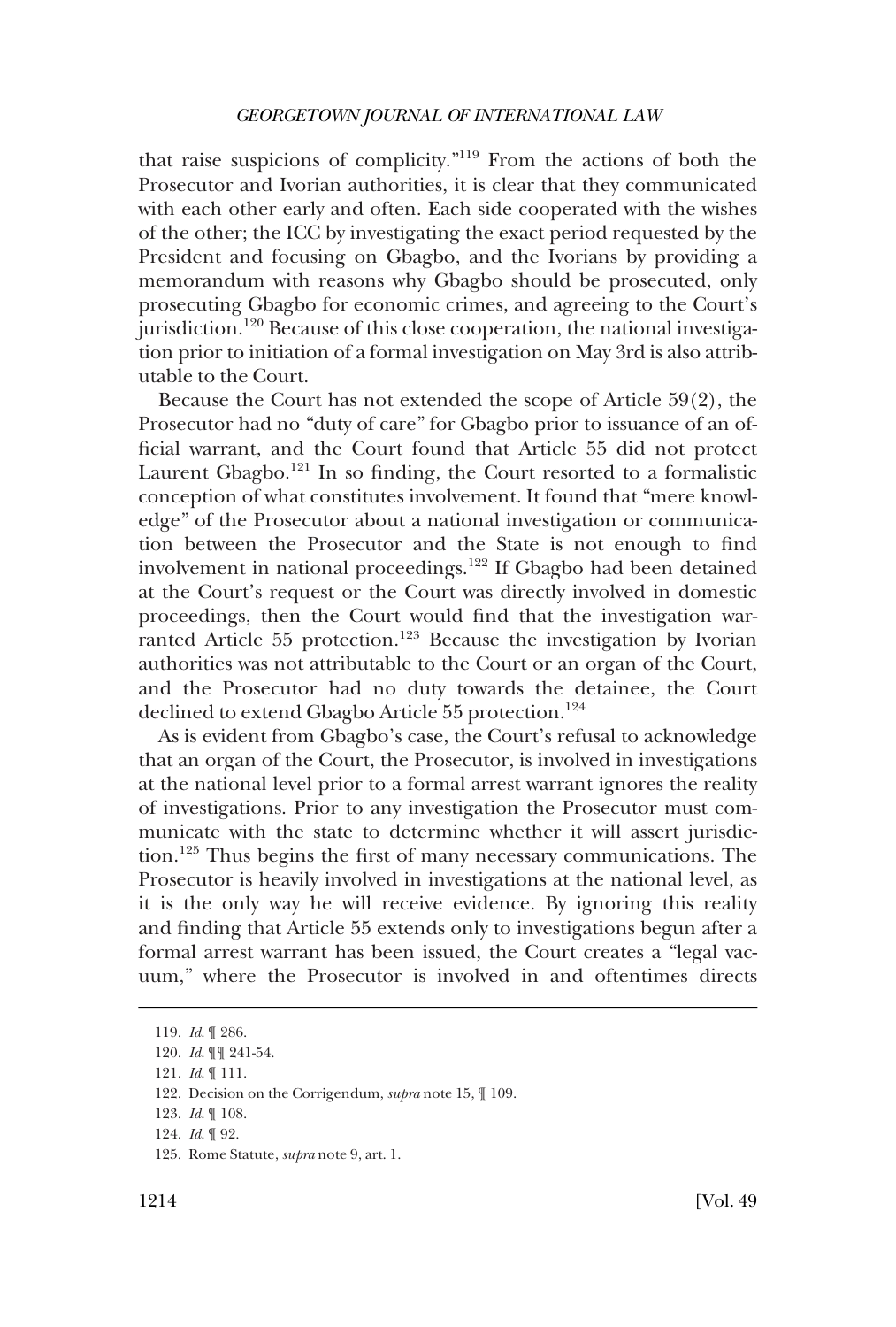investigations, yet is not responsible for any violations of the detainee's rights.126 The Court's involvement in national investigations and its subsequent willingness to ignore its involvement sends the message that the Court will allows state infringement of detainees' rights so long as the Prosecutor does not actually order this infringement. Furthermore, the Court is the only judicial body capable of addressing these human rights violations.127

The Court could remedy this problem by extending Article 59(2) to domestic arrests and detentions, which usually occur before the state begins an investigation. If the protections of Article 59(2) were provided at that point, then the Court would be responsible for the detainee because it would have the power to review whether the detainee's rights had been respected.128 The Court would also have the power to review any investigation occurring after domestic arrest, because it would be an "investigation under this Statute."129 This would remedy the legal vacuum created by the Court's current interpretation of Articles 59(2) and 55, and more accurately reflect the coordination between the Prosecutor and the State.

The reason the Court has declined to consider violations during an investigation is that they are done in the State, by the State, before the Court has officially intervened through a warrant.<sup>130</sup> To consider actions done by the state to the detainee would invade state sovereignty, which also violates international law.<sup>131</sup> The Westphalian conception of sovereignty is reflected in the *Lotus Case*, where the Permanent Court of International Justice found that in regard to international law, "restrictions upon the [sovereignty] of States cannot therefore be presumed."<sup>132</sup> Therefore, a state was "bound by international law only by consent or a clear rule of custom."133 While states have bound themselves to international law through other human rights treaties, they have not bound themselves to judgment from the ICC for their actions, as the ICC is a court for individual criminal defendants.134 Because

<sup>126.</sup> Corrigendum of the challenge, *supra* note 16, ¶ 256.

<sup>127.</sup> *See* DE MEESTER, *supra* note 11, at 588.

<sup>128.</sup> Rome Statute, *supra* note 9, art. 59(2).

<sup>129.</sup> *Id*. art. 55.

<sup>130.</sup> Judgment on the Appeal of Lubanga Dyilo, *supra* note 9, ¶ 41.

<sup>131.</sup> S.S. Lotus (France v. Turkey), 1927 P.C.I.J. (ser. A) No. 10, ¶ 44 (Sept. 7).

<sup>132.</sup> Id.

<sup>133.</sup> Joshua L. Root, *The Emerging Restrictions on Sovereign Immunity: Peremptory Norms of International Law, the U.N. Charter, and the Application of Modern Communications Theory*, 38 N.C. J. INT'L L. & COM. REG. 375, 391 (2013).

<sup>134.</sup> Rome Statute, *supra* note 9, art. 1.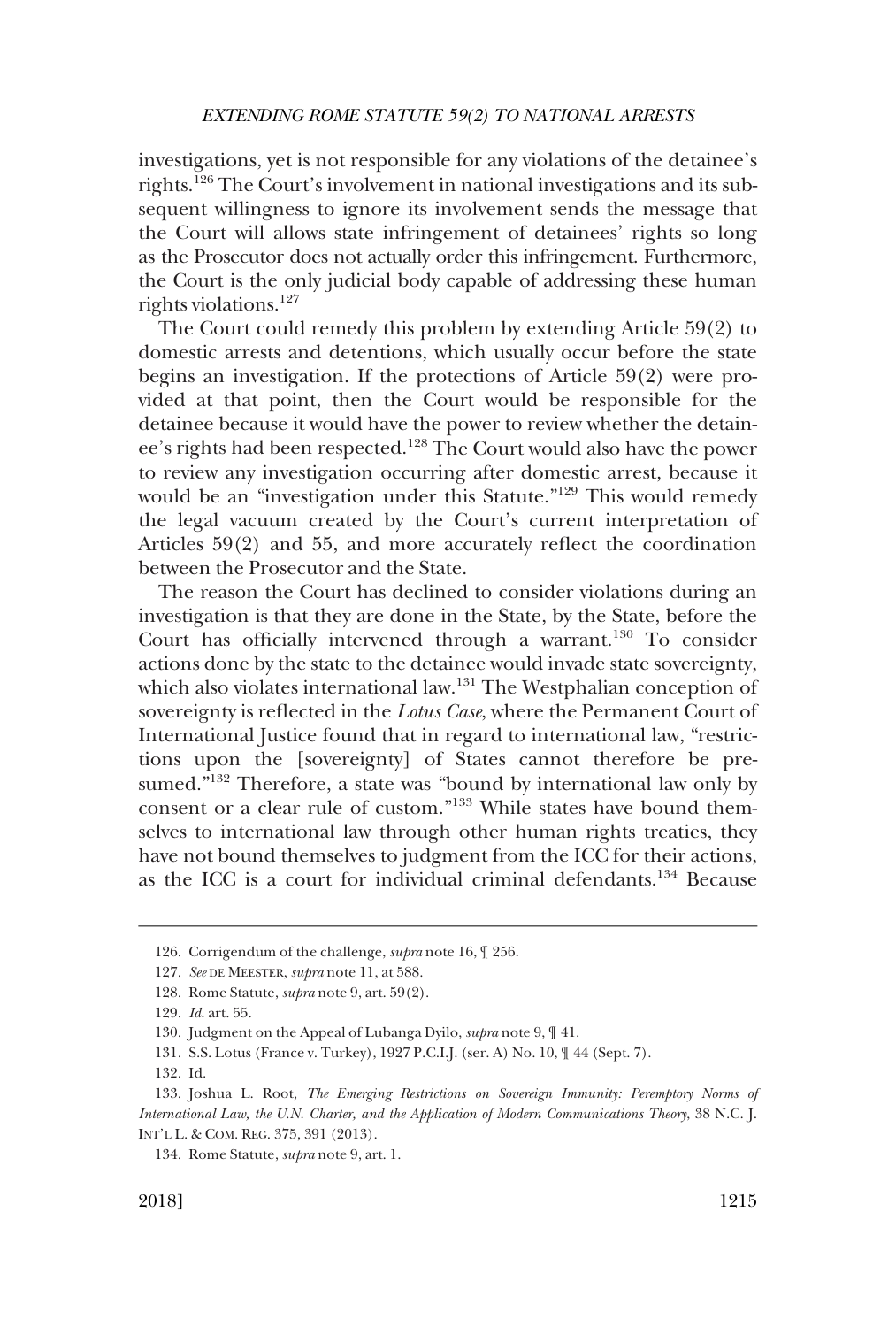states have not consented to the ICC's jurisdiction over their actions and it is not customary international law for international courts to exert jurisdiction over states, examining a state's actions would violate state sovereignty.

This argument ignores the current understanding of state sovereignty that arose after World War II.<sup>135</sup> State sovereignty is no longer an absolute power and is subordinate to certain obligations in the international community.<sup>136</sup> One such obligation is to respect human rights.<sup>137</sup> The international community increasingly restricts state sovereignty in the name of human rights, as can be seen by the creation of the International Court of Justice, which holds states accountable for human rights violations,<sup>138</sup> state intervention in Libya spurred by the U.N. Security Council Resolutions,<sup>139</sup> and its launch of Responsibility to Protect, or "R2P."<sup>140</sup> R2P is a commitment by the international community to end violence and persecution through intervention.<sup>141</sup> It was passed in 2005 in response to the international community's failure to prevent the atrocities in the Balkans, Rwanda, and Kosovo.<sup>142</sup> The third element of R2P calls for the international community to intervene if a state does not protect its citizens.<sup>143</sup> Human rights are therefore displacing sovereignty as the supreme rule of law, and if the Court chose to encroach upon state sovereignty in order to fully protect human rights, it would be following the modern conception of sovereignty.

Extending Article 59(2)'s scope would help to ensure the promises of Article 55 to the accused. Investigations would be covered by "under the Statute" because investigations almost always take place after detention. Therefore, even when the investigation is not formally done at the behest of the Prosecutor, the State will still be held responsible for it. While this may raise sovereignty concerns, ultimately the Court's

<sup>135.</sup> Root, *supra* note 133, at 392.

<sup>136.</sup> *See id*. at 393.

<sup>137.</sup> *Id*.

<sup>138.</sup> Statute of the International Court of Justice art. 36, Apr. 18 1946, 33 UNTS 993; Ahmadou Sadio Diallo (Guinea v. Dem. Rep. Congo), Judgment, 2010 I.C.J. 103 (Nov. 30); Case Concerning Application of the Convention on the Prevention and Punishment of the Crime of Genocide (Bosn. & Herz. v. Serb. & Montenegro), 1996 I.C.J. 595 (July 11).

<sup>139.</sup> S.C. Res. 1970 (Feb. 26, 2011).

<sup>140.</sup> Responsibility to Protect, UNITED NATIONS OFFICE ON GENOCIDE PREVENTION AND THE RESPONSIBILITY TO PROTECT, [http://www.un.org/en/genocideprevention/about-responsibility-to](http://www.un.org/en/genocideprevention/about-responsibility-to-protect.html)[protect.html](http://www.un.org/en/genocideprevention/about-responsibility-to-protect.html).

<sup>141.</sup> Id.

<sup>142.</sup> Id.

<sup>143.</sup> Id.